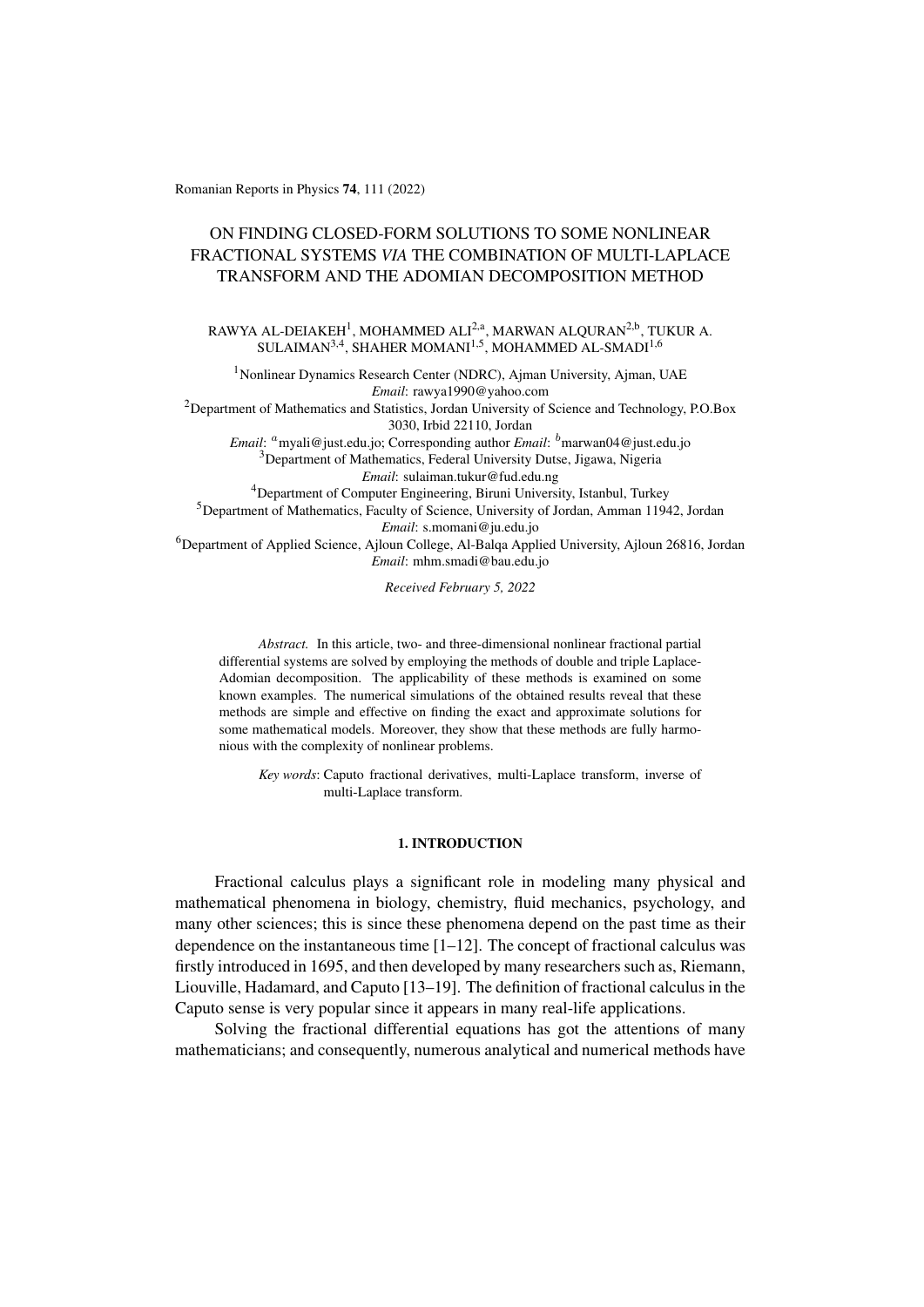been found to obtain the exact and approximate solutions of them. Such of these methods are the Adomian decomposition method (ADM), homotopy perturbation method (HPM), variational iteration method (VIM), the Laplace transform method, homotopy analysis method (HAM), residual power series (RPS) method, and many other methods [\[20–](#page-14-3)[47\]](#page-16-0).

Recently, combinations of the above methods have been introduced to solve nonlinear convolution partial differential equations. One of these combinations, which is related to our study, is a combination of the double Laplace transform and the decomposition method, which solved some differential equations and integro-differential equations [\[48\]](#page-16-1). Later, the properties and convolution theorem for the double Laplace transform were studied in [\[49\]](#page-16-2). Very recently, the triple Laplace decomposition was successfully applied to solve the nonlinear coupled Burgers equation in [\[50\]](#page-16-3).

The purpose of this study is to extend the application of multi Laplace decomposition method to derive the exact solution of some nonlinear time-fractional equations and systems about initial data. This paper is organized as follows. In Sec. 2, some preliminaries of fractional calculus and multi-Laplace transforms theory are given. In Sec. 3, the principle of the proposed method to solve nonlinear partial differential equations is discussed. In Sec. 4, three illustrative examples are solved by using double and triple Laplace transform algorithm based on decomposition method. Finally, the conclusion is given in Sec. 5.

#### 2. FUNDAMENTAL CONCEPTS

In this Section, we recall the definitions of Caputo time-fractional derivative and multi-Laplace transform. Also, we present some of their fundamental properties.

**Definition 2.1** *For*  $n \in \mathbb{N}$  *and*  $t \geq 0$ *, the Caputo time-fractional derivative*  $D_t^{\gamma}$  $\int\limits_t^{\gamma}$  of a *function*  $f(x,t)$  *of order*  $\gamma > 0$  *is defined by* 

$$
D_t^{\gamma} f(x,t) = \begin{cases} \frac{1}{\Gamma(n-\gamma)} \int_0^t (t-\tau)^{n-\gamma-1} \partial_t^n f(x,\tau) d\tau, & n-1 < \gamma \le n, x \in I, \\ \partial_t^n f(x,\tau), & \gamma = n \in \mathbb{N}, x \in I. \end{cases}
$$
(1)

**Definition 2.2** Let  $f(x,t)$  be a piecewise continuous function defined on  $\mathbb{R}^+ \times \mathbb{R}^+$ . *Then, the double Laplace transform of*  $f(x,t)$ *, denoted by*  $F(p,s)$ *, is defined by* 

$$
F(p,s) = \mathcal{L}_x \mathcal{L}_t[f(x,y,t)] = \int_0^\infty \int_0^\infty e^{-px - st} f(x,t) dt dx, \tag{2}
$$

*where* p *and* s *are complex variables.*

Similarly, the triple Laplace transform of a function  $f(x, y, t)$  is defined as follows: **Definition 2.3** *For a piecewise continuous function*  $f(x,y,t)$  *defined on*  $\mathbb{R}^+ \times \mathbb{R}^+ \times$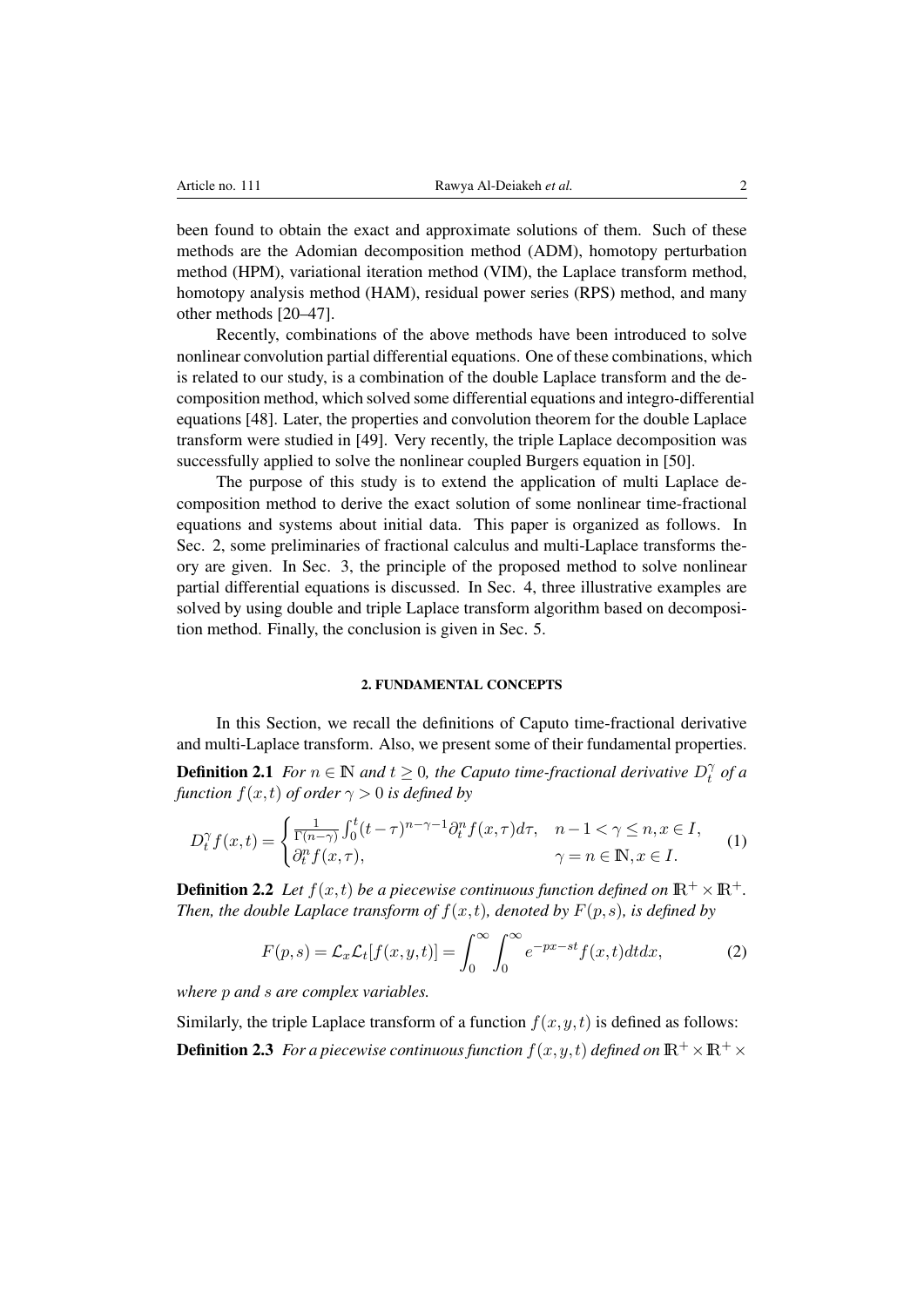$\mathbb{R}^+$ *, the triple Laplace transform of*  $f(x, y, t)$ *, denoted by*  $F(p, q, s)$ *, is defined by* 

$$
F(p,q,s) = \mathcal{L}_x \mathcal{L}_y \mathcal{L}_t[f(x,y,t)] = \int_0^\infty \int_0^\infty \int_0^\infty e^{-px-qy-st} f(x,y,t) dt dy dx, \tag{3}
$$

*where* p*,* q*, and* s *are complex variables.*

The inverse of triple Laplace transform of the function  $F(p,q,s)$  is defined as follows:

$$
f(x,y,t) = \mathcal{L}_x^{-1} \mathcal{L}_y^{-1} \mathcal{L}_t^{-1} [F(p,q,s)]
$$
  
= 
$$
\frac{1}{2\pi i} \int_{z_1 - i\infty}^{z_1 + i\infty} e^{px} dp \frac{1}{2\pi i} \int_{z_2 - i\infty}^{z_2 + i\infty} e^{qy} dq \frac{1}{2\pi i} \int_{z_3 - i\infty}^{z_3 + i\infty} e^{st} F(p,q,s) ds,
$$
(4)

where  $z_1 = Re(p), z_2 = Re(q)$  and  $z_3 = Re(s)$ .

**Theorem 2.4** *Let*  $n \in \mathbb{N}$  *and*  $\gamma \in (n-1,n]$ *. Assume that*  $\partial_u^n f(x,y,t) \in (0,a) \times$  $(0,b) \times (0, c)$  *for any*  $a, b, c > 0, |f(x, y, t)| \leq we^{x l_1 + y l_2 + t l_3}$  *and*  $u = x, y$  *or t. Then, the triple Laplace transforms of Caputo time-fractional derivative of*  $D_x^{\gamma}f(x,y,t)$ *,*  $D_y^{\gamma} f(x, y, t)$ , and  $D_t^{\gamma}$  $\int\limits_t^\gamma f(x,y,t)$  are defined as follows:

$$
\mathcal{L}_x \mathcal{L}_y \mathcal{L}_t[D_x^{\gamma} f(x, y, t)] = p^{\gamma} F(p, q, s) - \sum_{k=0}^{n-1} p^{\gamma - k - 1} \mathcal{L}_x \mathcal{L}_y\left(\partial_x^k f(0, y, t)\right),\tag{5}
$$

$$
\mathcal{L}_x \mathcal{L}_y \mathcal{L}_t[D_y^\gamma f(x, y, t)] = q^\gamma F(p, q, s) - \sum_{j=0}^{n-1} q^{\gamma - j - 1} \mathcal{L}_x \mathcal{L}_y\left(\partial_y^j f(x, 0, t)\right),\tag{6}
$$

and

$$
\mathcal{L}_x \mathcal{L}_y \mathcal{L}_t[D_t^\gamma f(x, y, t)] = s^\gamma F(p, q, s) - \sum_{i=0}^{n-1} s^{\gamma - i - 1} \mathcal{L}_x \mathcal{L}_y\left(\partial_t^i f(x, y, 0)\right). \tag{7}
$$

### 3. GENERAL PRINCIPLE OF THE TRIPLE LAPLACE DECOMPOSITION METHOD

In this Section, we give and clarify the principle of the proposed methodology to obtain the exact solutions for fractional initial value problems (IVPs) by using the method of triple Laplace transform operator. The basic principle of our proposed method includes the following procedure.

Let us consider the following nonlinear nonhomogeneous fractional partial equation:

<span id="page-2-0"></span>
$$
\begin{cases}\nD_t^{\gamma} f(x, y, t) + L(f(x, y, t)) + N(f(x, y, t)) = g(x, y, t) \\
f(x, y, 0) = f_0(x, y), \ x \in \mathbb{R}, t \ge 0, \gamma \in (0, 1],\n\end{cases}
$$
\n(8)

where  $N$  represents the nonlinear differential operator,  $L$  is the linear operator, and  $g(x, y, t)$  is the nonhomogeneous term.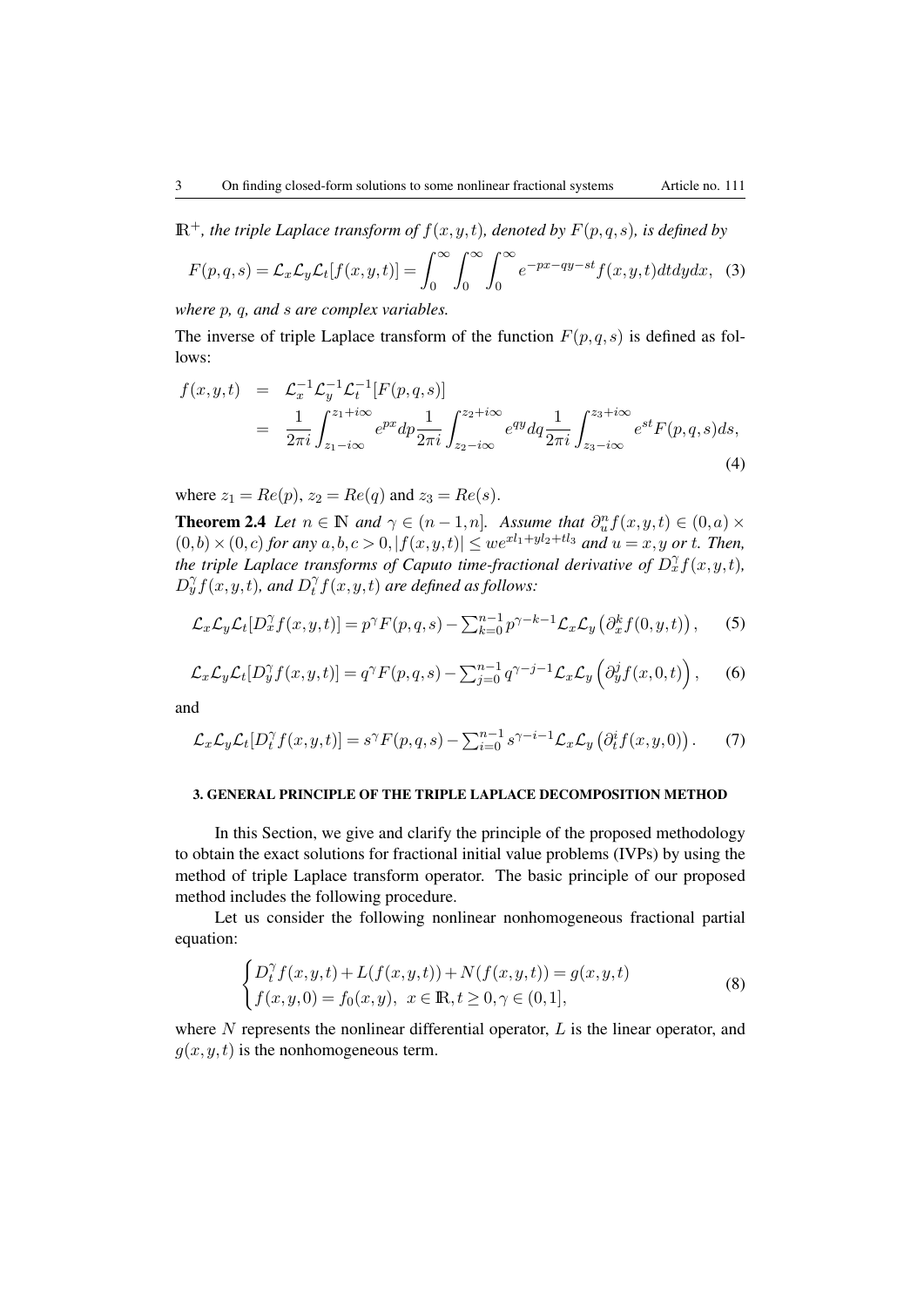First: We operate the triple Laplace transform on both sides of equation [\(8\)](#page-2-0) and we get that

$$
F(p,q,s) = \frac{F_0(p,q)}{s} + \frac{G(p,q,s)}{s^{\gamma}} - \frac{1}{s^{\gamma}} \mathcal{L}_x \mathcal{L}_y \mathcal{L}_t (L(f(x,y,t)))
$$
  
- 
$$
\frac{1}{s^{\gamma}} \mathcal{L}_x \mathcal{L}_y \mathcal{L}_t (N(f(x,y,t))).
$$
 (9)

Second: We represent a solution as the following infinite decomposition series. For the linear term, we have

$$
f(x, y, t) = \sum_{m=0}^{\infty} f_m(x, y, t).
$$
 (10)

For the nonlinear term, we decompose

$$
N(f(x, y, t)) = \sum_{m=0}^{\infty} A_m(f(x, y, t)),
$$
\n(11)

where  $A_m$  describe the Adomian polynomials [\[51\]](#page-16-4) defined by

$$
A_m = \frac{1}{m!} \frac{\partial^m}{\partial \beta^m} [N \left( \sum_{n=0}^{\infty} \beta^n f_n(x, y, t) \right)]_{\beta=0}, \quad m = 0, 1, 2, \dots
$$
 (12)

Now, we substitute (10) and (11) in (9) and we get that

$$
\mathcal{L}_x \mathcal{L}_y \mathcal{L}_t \left( \sum_{m=0}^{\infty} f_m(x, y, t) \right) = \frac{F_0(p, q)}{s} + \frac{G(p, q, s)}{s^{\gamma}} - \frac{1}{s^{\gamma}} \mathcal{L}_x \mathcal{L}_y \mathcal{L}_t \left( \sum_{m=0}^{\infty} A_m \right) - \frac{1}{s^{\gamma}} \mathcal{L}_x \mathcal{L}_y \mathcal{L}_t \left( L \left( \sum_{m=0}^{\infty} f_m(x, y, t) \right) \right). \tag{13}
$$

Third: We compare both sides of equation (13) and we deduce the following:

$$
\mathcal{L}_x \mathcal{L}_y \mathcal{L}_t (f_0(x, y, t)) = \frac{F_0(p, q)}{s} + \frac{G(p, q, s)}{s^{\gamma}},
$$
\n(14)

$$
\mathcal{L}_x \mathcal{L}_y \mathcal{L}_t (f_1(x, y, t)) = -\frac{1}{s^{\gamma}} \mathcal{L}_x \mathcal{L}_y \mathcal{L}_t (L(f_0(x, y, t))) - \frac{1}{s^{\gamma}} \mathcal{L}_x \mathcal{L}_y \mathcal{L}_t (A_0), \quad (15)
$$

$$
\mathcal{L}_x \mathcal{L}_y \mathcal{L}_t (f_2(x, y, t)) = -\frac{1}{s^{\gamma}} \mathcal{L}_x \mathcal{L}_y \mathcal{L}_t (L(f_1(x, y, t))) - \frac{1}{s^{\gamma}} \mathcal{L}_x \mathcal{L}_y \mathcal{L}_t (A_1), \quad (16)
$$

and so on.

Finally: We apply the inverse triple Laplace transform operator on both sides of step three and we reach that

$$
f_0(x, y, t) = f_0(x, y) + \mathcal{L}_x^{-1} \mathcal{L}_y^{-1} \mathcal{L}_t^{-1} \left( \frac{G(p, q, s)}{s^{\gamma}} \right)
$$
(17)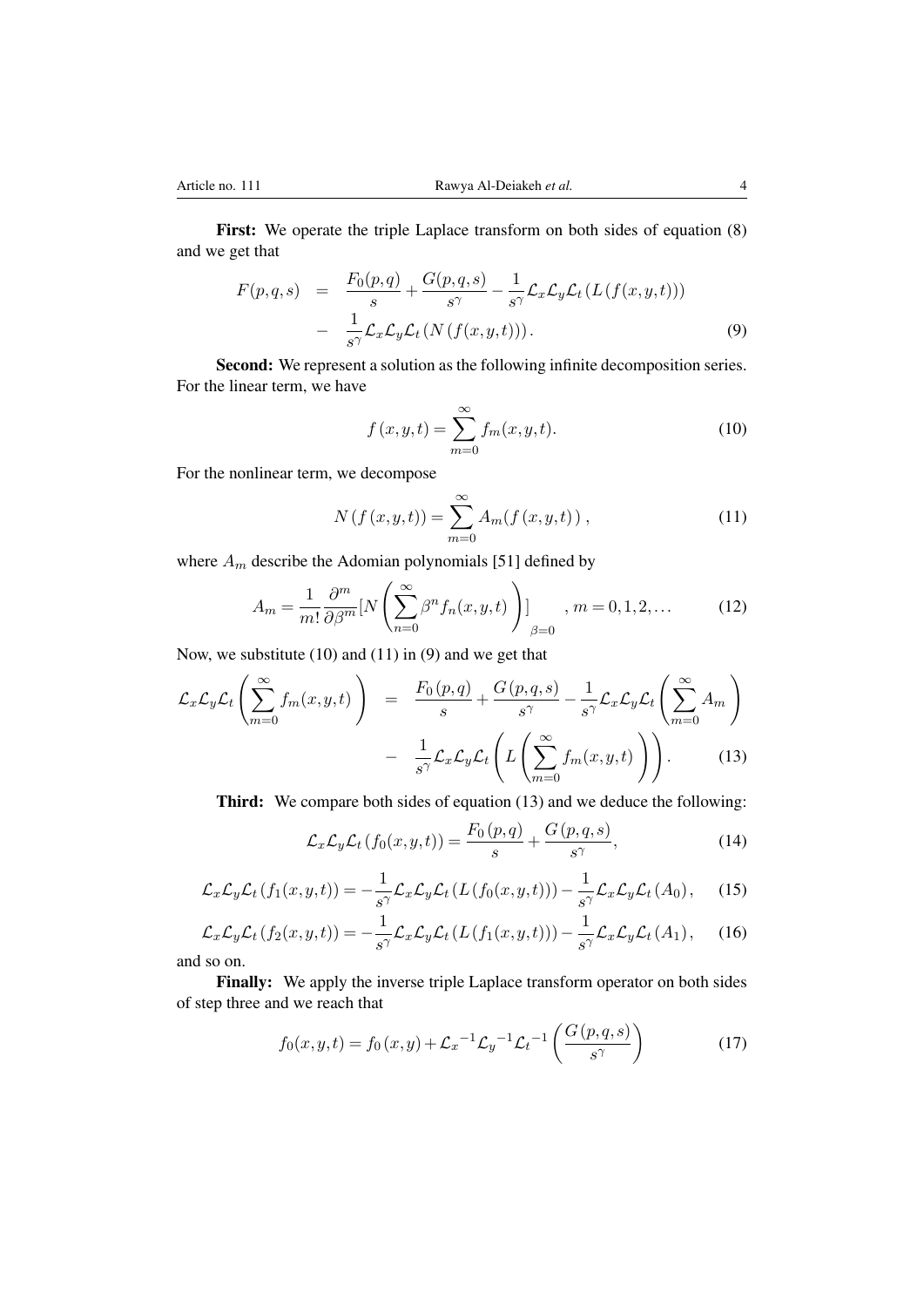$$
f_{m+1}(x,y,t) = -\mathcal{L}_x^{-1} \mathcal{L}_y^{-1} \mathcal{L}_t^{-1} \left( \frac{1}{s^{\gamma}} \mathcal{L}_x \mathcal{L}_y \mathcal{L}_t \left( L \left( f_m(x,y,t) \right) \right) \right)
$$
  

$$
-\mathcal{L}_x^{-1} \mathcal{L}_y^{-1} \mathcal{L}_t^{-1} \left( \frac{1}{s^{\gamma}} \mathcal{L}_x \mathcal{L}_y \mathcal{L}_t \left( A_m \right) \right), \ m \ge 0.
$$
 (18)

#### 4. NUMERICAL EXAMPLES

In this Section, we illustrate the superiority and potentiality of the proposed method for solving three time-fractional systems with suitable initial conditions [51]. All calculations have been carried out manually.

Example 1 *Consider the following IVPs:*

$$
\begin{cases}\nD_t^{2\gamma} f = f_x^2 - f^2, \\
f(x, 0) = 0, \\
D_t^{\gamma} f(x, 0) = e^x,\n\end{cases}
$$
\n(19)

*where*  $x \in \mathbb{R}$ ,  $t \geq 0$ , and  $\gamma \in (0,1]$ *. Here, we notice that for*  $\gamma = 1$ *, the exact solution of* (19) *is*  $f(x,t) = te^x$ .

*As we stated in the previous Section, the double Laplace equation of the timefractional equation (19) using the initial data has the following form*

$$
F(p,s) = \frac{1}{s^{\gamma+1}} \mathcal{L}_x(e^x) + \frac{1}{s^{2\gamma}} \mathcal{L}_x \mathcal{L}_t(f_x^2 - f^2).
$$
 (20)

*Applying the inverse double Laplace transform operator on both sides of (20), we have*

$$
f(x,t) = \frac{t^{\gamma}e^x}{\Gamma(\gamma+1)} + \mathcal{L}_x^{-1}\mathcal{L}_t^{-1}\left(\frac{1}{s^{2\gamma}}\mathcal{L}_x\mathcal{L}_t(f_x^2 - f^2)\right). \tag{21}
$$

*The Laplace-Adomian decomposition method represents the solution*  $f(x, t)$  *using this infinite series*

$$
f(x,t) = \sum_{m=0}^{\infty} f_m(x,t).
$$
 (22)

*Substituting*  $f(x,t)$  *of* (22) *into* (21), we conclude that

$$
\sum_{m=0}^{\infty} f_m(x,t) = \frac{t^{\gamma} e^x}{\Gamma(\gamma+1)} + \mathcal{L}_x^{-1} \mathcal{L}_t^{-1} \left( \frac{1}{s^{2\gamma}} \mathcal{L}_x \mathcal{L}_t \left( \sum_{m=0}^{\infty} B_m - \sum_{m=0}^{\infty} A_m \right) \right),\tag{23}
$$

*where*  $B_m$  *and*  $A_m$  *are the Adomian polynomial represented by (12). Hence* 

$$
f_x^2 = \sum_{m=0}^{\infty} B_m \tag{24}
$$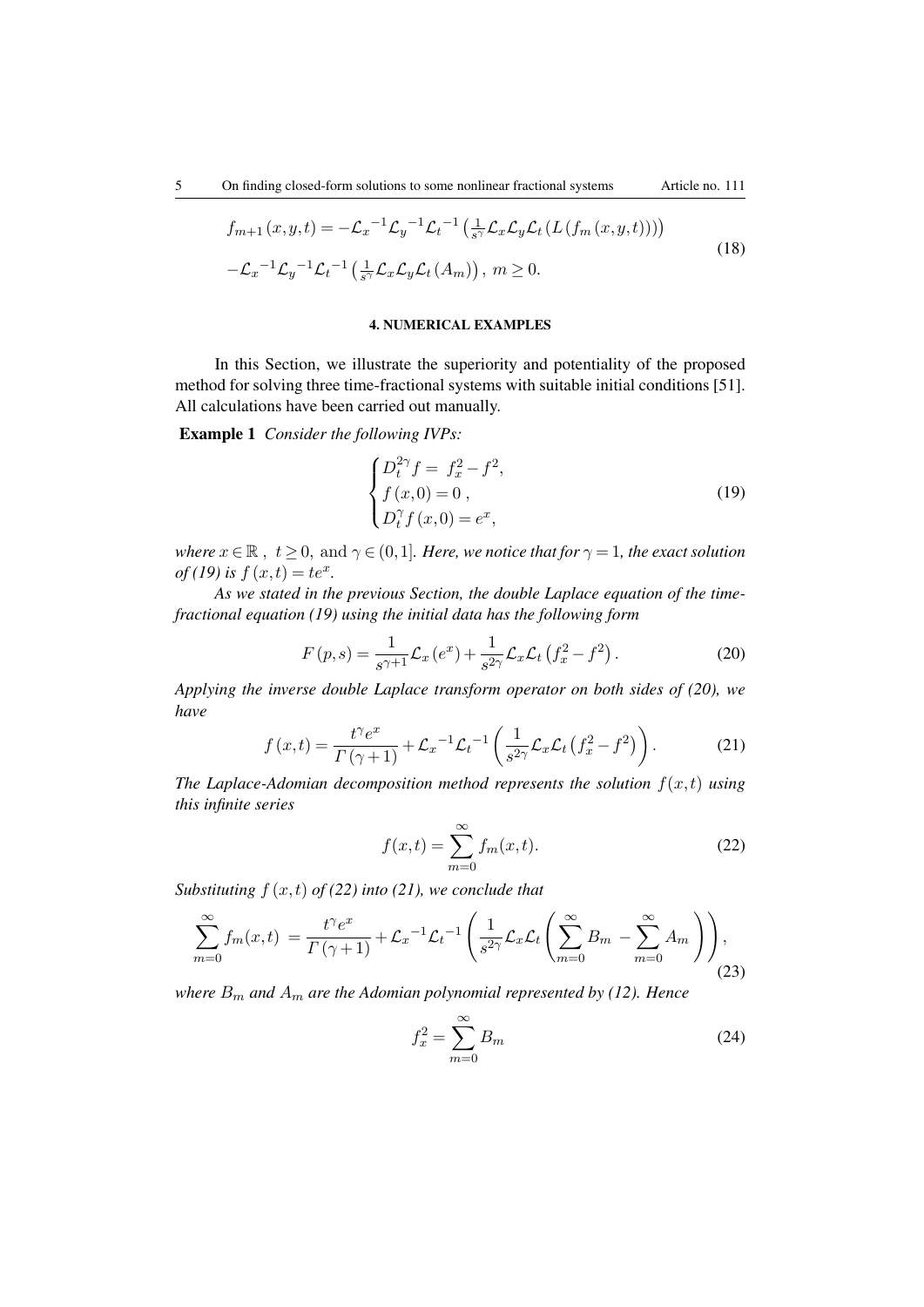*and*

$$
f^2 = \sum_{m=0}^{\infty} A_m . \tag{25}
$$

*The first few terms of the Adomian polynomial are given by*

$$
B_0 = f_{0x}^2, B_1 = 2f_{1x}f_{0x}, \dots, B_m = \sum_{j=0}^m f_{jx}f_{(m-j)x}
$$
 (26)

$$
A_0 = f_0^2, A_1 = 2f_1f_0, \dots, A_m = \sum_{i=0}^{m} f_i f_{(m-i)}.
$$
 (27)

*By comparing both sides of equation (23), we get*

$$
f_0(x,t) = \frac{t^{\gamma}e^x}{\Gamma(\gamma+1)}
$$
\n(28)

$$
f_{m+1}(x,t) = \mathcal{L}_x^{-1} \mathcal{L}_t^{-1} \left( \frac{1}{s^{2\gamma}} \mathcal{L}_x \mathcal{L}_t (B_m - A_m) \right) \text{ with } m \ge 0. \tag{29}
$$

*Thus,*

$$
f_1(x,t) = \mathcal{L}_x^{-1} \mathcal{L}_t^{-1} \left( \frac{1}{s^{2\gamma}} \mathcal{L}_x \mathcal{L}_t (B_0 - A_0) \right)
$$
  
\n
$$
= \mathcal{L}_x^{-1} \mathcal{L}_t^{-1} \left( \frac{1}{s^{2\gamma}} \mathcal{L}_x \mathcal{L}_t (f_{0x}^2 - f_0^2) \right)
$$
  
\n
$$
= \mathcal{L}_x^{-1} \mathcal{L}_t^{-1} \left( \frac{1}{s^{2\gamma}} \mathcal{L}_x \mathcal{L}_t \left( \frac{t^{\gamma} e^x}{\Gamma(\gamma + 1)} - \frac{t^{\gamma} e^x}{\Gamma(\gamma + 1)} \right) \right) = 0. \quad (30)
$$

*Therefore, the solution is given by*

$$
f(x,t) = \sum_{m=0}^{\infty} f_m(x,t) = f_0(x,t) + f_1(x,t) + f_2(x,t) + \dots = \frac{t^{\gamma} e^x}{\Gamma(\gamma+1)}.
$$
 (31)

*It is worth mentioning that when we take*  $\gamma = 1$  *in (31), we get the same results that were obtained in [\[52\]](#page-16-5).*

In Fig. 1, we plot the profile solutions to (31) for different values of the timefractional order  $\gamma$ . It can be seen that for  $t < 1$  and when  $\gamma$  increases, the value of the function f decreases. While as, the situation is completely converse for  $t > 1$ . Moreover, the profile solutions are continuously mapping to the integer-derivative case upon increasing the fractional order. We may say that the fractional-derivative possesses a memory index that preserves some inherited properties.

Example 2 *Consider the system of nonlinear nonhomogeneous fractional partial*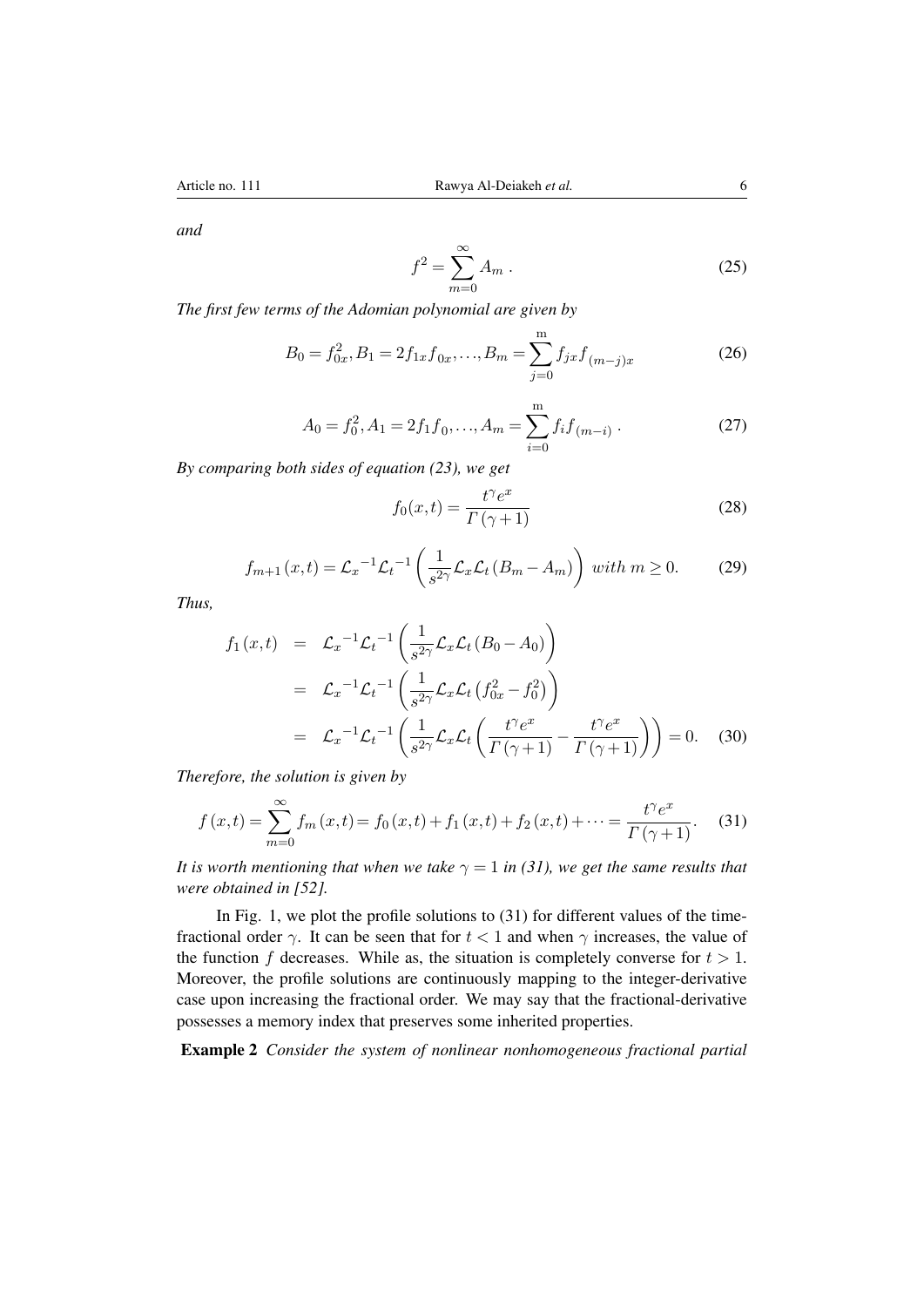

Fig. 1 – Profile solutions to the fractional IVP given in (31) for different values of the time-fractional order.

*differential equations. For*  $x, y \in \mathbb{R}$ ,  $t \ge 0$ ,  $\gamma \in (0,1]$ ,

$$
\begin{cases}\nD_t^{\gamma} f - g_x h_y = 1, \\
D_t^{\gamma} g - h_x f_y = 5, \\
D_t^{\gamma} h - f_x g_y = 5,\n\end{cases}
$$
\n(32)

*with initial data*

$$
\begin{cases} f(x, y, 0) = x + 2y, \\ g(x, y, 0) = x - 2y, \\ h(x, y, 0) = -x + 2y. \end{cases}
$$

*The triple Laplace equation of the time-fractional system (32) using the initial data has the following form:*

$$
F(p,q,s) = \frac{1}{s}\mathcal{L}_x\mathcal{L}_y(x+2y) + \frac{1}{s^{\gamma}}\mathcal{L}_x\mathcal{L}_y\mathcal{L}_t(1) + \frac{1}{s^{\gamma}}\mathcal{L}_x\mathcal{L}_y\mathcal{L}_t(g_xh_y)
$$
(33)

$$
G(p,q,s) = \frac{1}{s} \mathcal{L}_x \mathcal{L}_y \left( x - 2y \right) + \frac{1}{s^{\gamma}} \mathcal{L}_x \mathcal{L}_y \mathcal{L}_t \left( 5 \right) + \frac{1}{s^{\gamma}} \mathcal{L}_x \mathcal{L}_y \mathcal{L}_t \left( h_x f_y \right) \tag{34}
$$

$$
H(p,q,s) = \frac{1}{s}\mathcal{L}_x\mathcal{L}_y(-x+2y) + \frac{1}{s^{\gamma}}\mathcal{L}_x\mathcal{L}_y\mathcal{L}_t(5) + \frac{1}{s^{\gamma}}\mathcal{L}_x\mathcal{L}_y\mathcal{L}_t(f_xg_y).
$$
 (35)

*Applying the inverse triple Laplace transform operator on both sides of (33), (34) and (35) we have*

$$
f(x,y,t) = x + 2y + \frac{t^{\gamma}}{\Gamma(\gamma+1)} + \mathcal{L}_x^{-1}\mathcal{L}_y^{-1}\mathcal{L}_t^{-1}\left(\frac{1}{s^{\gamma}}\mathcal{L}_x\mathcal{L}_y\mathcal{L}_t(g_xh_y)\right) \tag{36}
$$

$$
g(x,y,t) = x - 2y + \frac{5t^{\gamma}}{\Gamma(\gamma+1)} + \mathcal{L}_x^{-1} \mathcal{L}_y^{-1} \mathcal{L}_t^{-1} \left(\frac{1}{s^{\gamma}} \mathcal{L}_x \mathcal{L}_y \mathcal{L}_t (h_x f_y)\right)
$$
(37)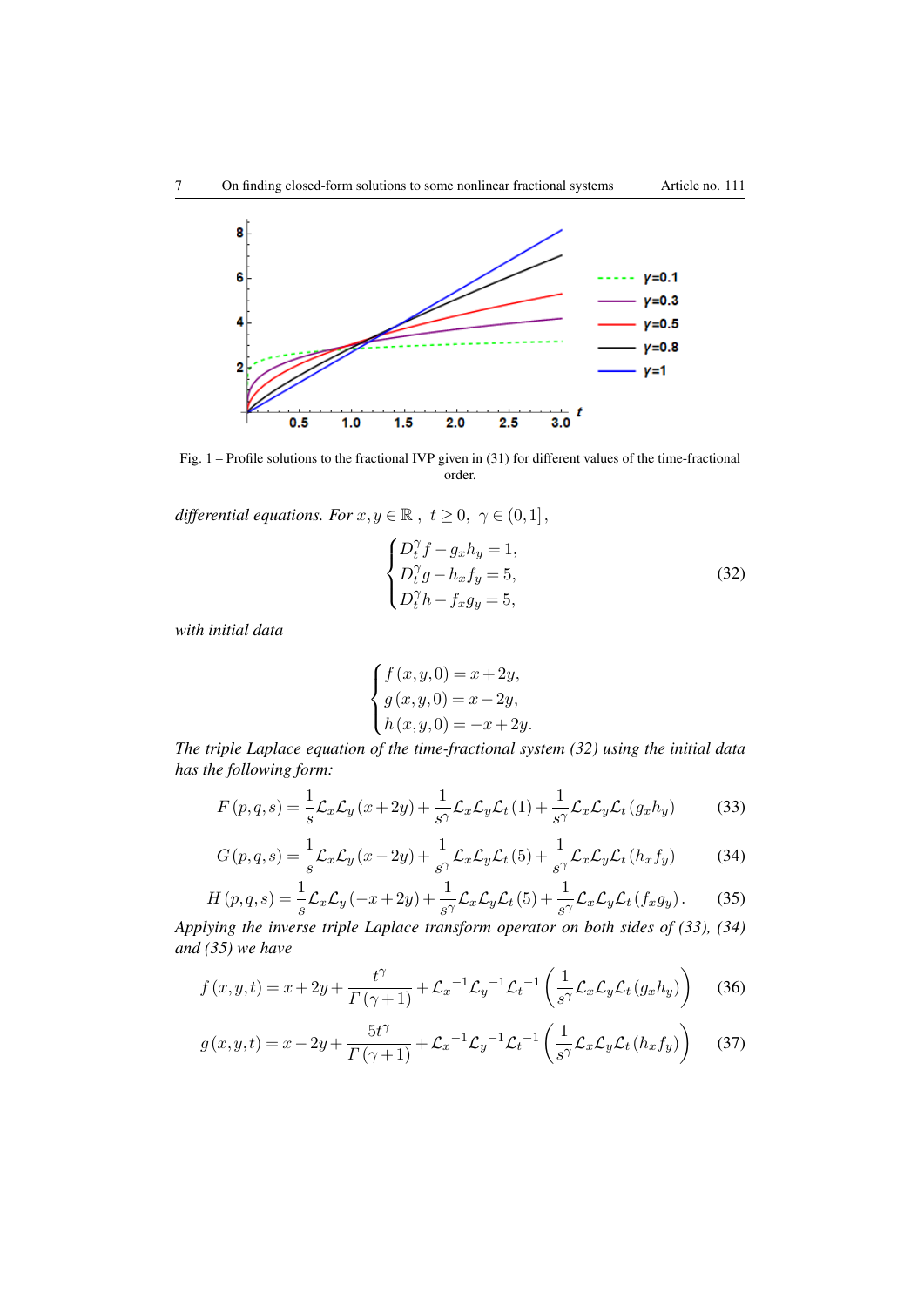$$
h(x,y,t) = -x + 2y + \frac{5t^{\gamma}}{\Gamma(\gamma+1)} + \mathcal{L}_x^{-1}\mathcal{L}_y^{-1}\mathcal{L}_t^{-1}\left(\frac{1}{s^{\gamma}}\mathcal{L}_x\mathcal{L}_y\mathcal{L}_t(f_xg_y)\right). \tag{38}
$$

*Using the above recursive relations about the Adomian polynomial, we obtain*

$$
f_0(x, y, t) = x + 2y + \frac{t^{\gamma}}{\Gamma(\gamma + 1)};
$$
\n(39)

$$
f_{m+1}(x,t) = \mathcal{L}_x^{-1} \mathcal{L}_y^{-1} \mathcal{L}_t^{-1} \left( \frac{1}{s^{\gamma}} \mathcal{L}_x \mathcal{L}_y \mathcal{L}_t (C_m) \right), \ m \ge 0; \tag{40}
$$

$$
g_0(x, y, t) = x - 2y + \frac{5t^{\gamma}}{\Gamma(\gamma + 1)};
$$
\n(41)

$$
g_{m+1}(x,t) = \mathcal{L}_x^{-1} \mathcal{L}_y^{-1} \mathcal{L}_t^{-1} \left( \frac{1}{s^{\gamma}} \mathcal{L}_x \mathcal{L}_y \mathcal{L}_t (D_m) \right), \ m \ge 0; \tag{42}
$$

$$
h_0(x, y, t) = -x + 2y + \frac{5t^{\gamma}}{\Gamma(\gamma + 1)};
$$
\n(43)

$$
h_{m+1}(x,t) = \mathcal{L}_x^{-1} \mathcal{L}_y^{-1} \mathcal{L}_t^{-1} \left( \frac{1}{s^{\gamma}} \mathcal{L}_x \mathcal{L}_y \mathcal{L}_t(E_m) \right), \ m \ge 0. \tag{44}
$$

*The first few terms of the Adomian polynomial of*  $C_m$  ,  $D_m$  ,  $E_m$  *are given by* 

$$
C_0 = g_{0x}h_{0y}, C_1 = g_{0x}h_{1y} + g_{1x}h_{0y}, \dots, C_m = \sum_{j=0}^{m} g_{jx}h_{(m-j)y},
$$
 (45)

$$
D_0 = h_{0x} f_{0y}, D_1 = h_{0x} f_{1y} + h_{1x} f_{0y},..., D_m = \sum_{j=0}^{m} h_{jx} f_{(m-j)y},
$$
 (46)

$$
E_0 = f_{0x}g_{0y}, E_1 = f_{0x}g_{1y} + f_{1x}g_{0y},..., E_m = \sum_{j=0}^{m} f_{jx}g_{(m-j)y}.
$$
 (47)

*Now, we obtain the other components by using (40), (42), and (44). In fact, we get*

$$
f_1(x, y, t) = \mathcal{L}_x^{-1} \mathcal{L}_y^{-1} \mathcal{L}_t^{-1} \left( \frac{1}{s^{\gamma}} \mathcal{L}_x \mathcal{L}_y \mathcal{L}_t (C_0) \right)
$$
  
\n
$$
= \mathcal{L}_x^{-1} \mathcal{L}_y^{-1} \mathcal{L}_t^{-1} \left( \frac{1}{s^{\gamma}} \mathcal{L}_x \mathcal{L}_y \mathcal{L}_t (g_{0x} h_{0y}) \right)
$$
  
\n
$$
= \mathcal{L}_x^{-1} \mathcal{L}_y^{-1} \mathcal{L}_t^{-1} \left( \frac{1}{s^{\gamma}} \mathcal{L}_x \mathcal{L}_y \mathcal{L}_t (1 * 2) \right) = \frac{2t^{\gamma}}{\Gamma(\gamma + 1)}.
$$
 (48)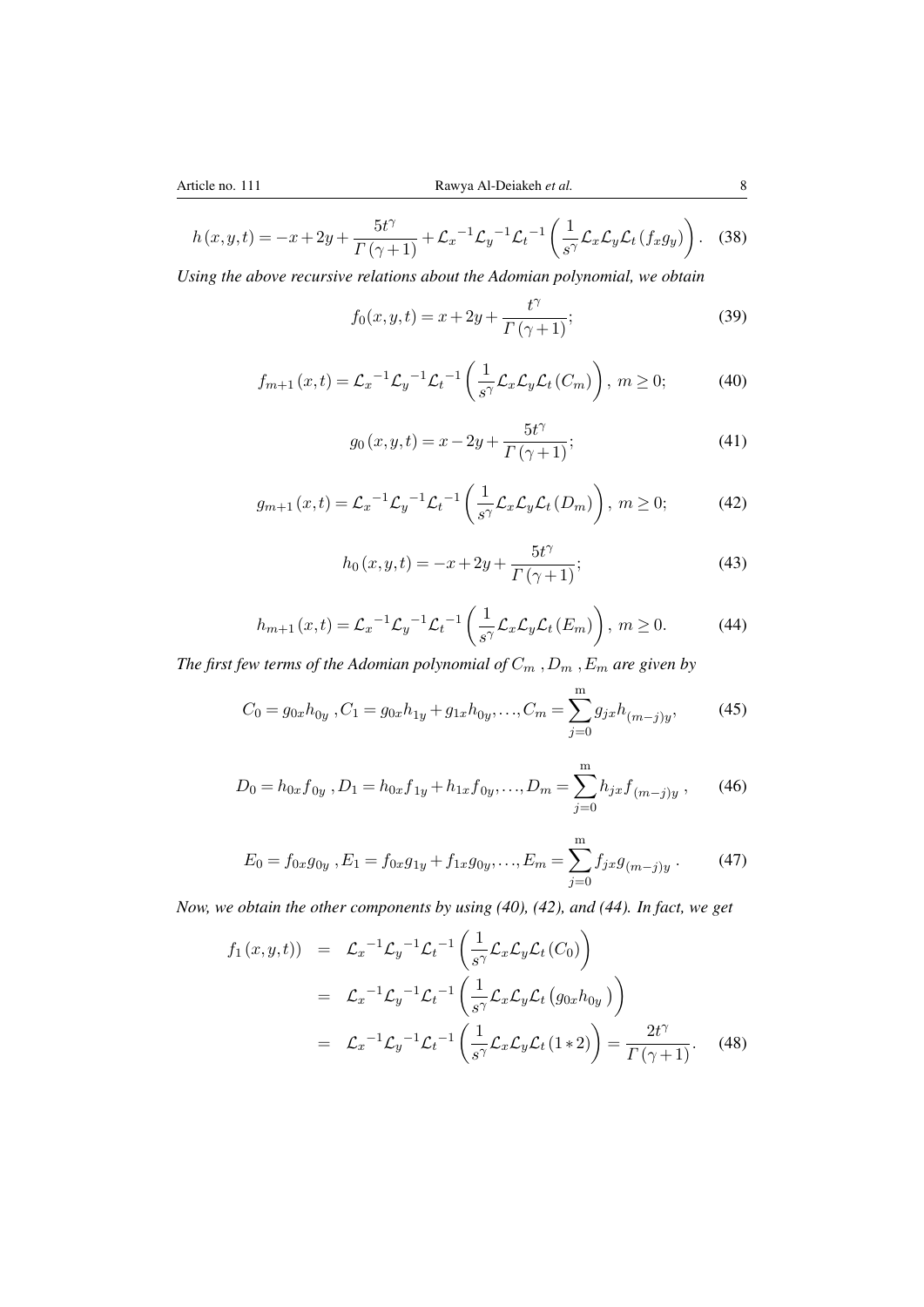$$
g_1(x, y, t) = \mathcal{L}_x^{-1} \mathcal{L}_y^{-1} \mathcal{L}_t^{-1} \left( \frac{1}{s^{\gamma}} \mathcal{L}_x \mathcal{L}_y \mathcal{L}_t (D_0) \right)
$$
  
\n
$$
= \mathcal{L}_x^{-1} \mathcal{L}_y^{-1} \mathcal{L}_t^{-1} \left( \frac{1}{s^{\gamma}} \mathcal{L}_x \mathcal{L}_y \mathcal{L}_t (h_{0x} f_{0y}) \right)
$$
  
\n
$$
= \mathcal{L}_x^{-1} \mathcal{L}_y^{-1} \mathcal{L}_t^{-1} \left( \frac{1}{s^{\gamma}} \mathcal{L}_x \mathcal{L}_y \mathcal{L}_t (-1 * 2) \right) = \frac{-2t^{\gamma}}{\Gamma(\gamma + 1)}.
$$
 (49)

$$
h_1(x, y, t) = \mathcal{L}_x^{-1} \mathcal{L}_y^{-1} \mathcal{L}_t^{-1} \left( \frac{1}{s^{\gamma}} \mathcal{L}_x \mathcal{L}_y \mathcal{L}_t (E_0) \right)
$$
  
\n
$$
= \mathcal{L}_x^{-1} \mathcal{L}_y^{-1} \mathcal{L}_t^{-1} \left( \frac{1}{s^{\gamma}} \mathcal{L}_x \mathcal{L}_y \mathcal{L}_t (f_{0x} g_{0y}) \right)
$$
  
\n
$$
= \mathcal{L}_x^{-1} \mathcal{L}_y^{-1} \mathcal{L}_t^{-1} \left( \frac{1}{s^{\gamma}} \mathcal{L}_x \mathcal{L}_y \mathcal{L}_t (1 * -2) \right) = \frac{-2t^{\gamma}}{\Gamma(\gamma + 1)}. (50)
$$

$$
f_2(x, y, t) = \mathcal{L}_x^{-1} \mathcal{L}_y^{-1} \mathcal{L}_t^{-1} \left( \frac{1}{s^{\gamma}} \mathcal{L}_x \mathcal{L}_y \mathcal{L}_t (C_1) \right)
$$
  
\n
$$
= \mathcal{L}_x^{-1} \mathcal{L}_y^{-1} \mathcal{L}_t^{-1} \left( \frac{1}{s^{\gamma}} \mathcal{L}_x \mathcal{L}_y \mathcal{L}_t (g_{0x} h_{1y} + g_{1x} h_{0y}) \right)
$$
  
\n
$$
= \mathcal{L}_x^{-1} \mathcal{L}_y^{-1} \mathcal{L}_t^{-1} \left( \frac{1}{s^{\gamma}} \mathcal{L}_x \mathcal{L}_y \mathcal{L}_t (1 * 2 + 1 * - 2) \right) = 0. \quad (51)
$$

$$
g_2(x, y, t) = \mathcal{L}_x^{-1} \mathcal{L}_y^{-1} \mathcal{L}_t^{-1} \left( \frac{1}{s^{\gamma}} \mathcal{L}_x \mathcal{L}_y \mathcal{L}_t (D_1) \right)
$$
  
=  $\mathcal{L}_x^{-1} \mathcal{L}_y^{-1} \mathcal{L}_t^{-1} \left( \frac{1}{s^{\gamma}} \mathcal{L}_x \mathcal{L}_y \mathcal{L}_t \left( h_{0x} f_{1y} + h_{1x} f_{0y} \right) \right) = 0.$  (52)

$$
h_2(x, y, t) = \mathcal{L}_x^{-1} \mathcal{L}_y^{-1} \mathcal{L}_t^{-1} \left( \frac{1}{s^{\gamma}} \mathcal{L}_x \mathcal{L}_y \mathcal{L}_t (E_1) \right)
$$
  
=  $\mathcal{L}_x^{-1} \mathcal{L}_y^{-1} \mathcal{L}_t^{-1} \left( \frac{1}{s^{\gamma}} \mathcal{L}_x \mathcal{L}_y \mathcal{L}_t (f_{0x} g_{1y} + f_{1x} g_{0y}) \right) = 0.$  (53)

*Therefore, the solution of the above nonlinear nonhomogeneous fractional system is given by*

$$
f(x, y, t) = x + 2y + \frac{3t^{\gamma}}{\Gamma(\gamma + 1)},
$$
\n(54)

$$
g(x, y, t) = x - 2y + \frac{3t^{\gamma}}{\Gamma(\gamma + 1)},
$$
\n(55)

$$
h(x, y, t) = -x + 2y + \frac{3t^{\gamma}}{\Gamma(\gamma + 1)}.
$$
 (56)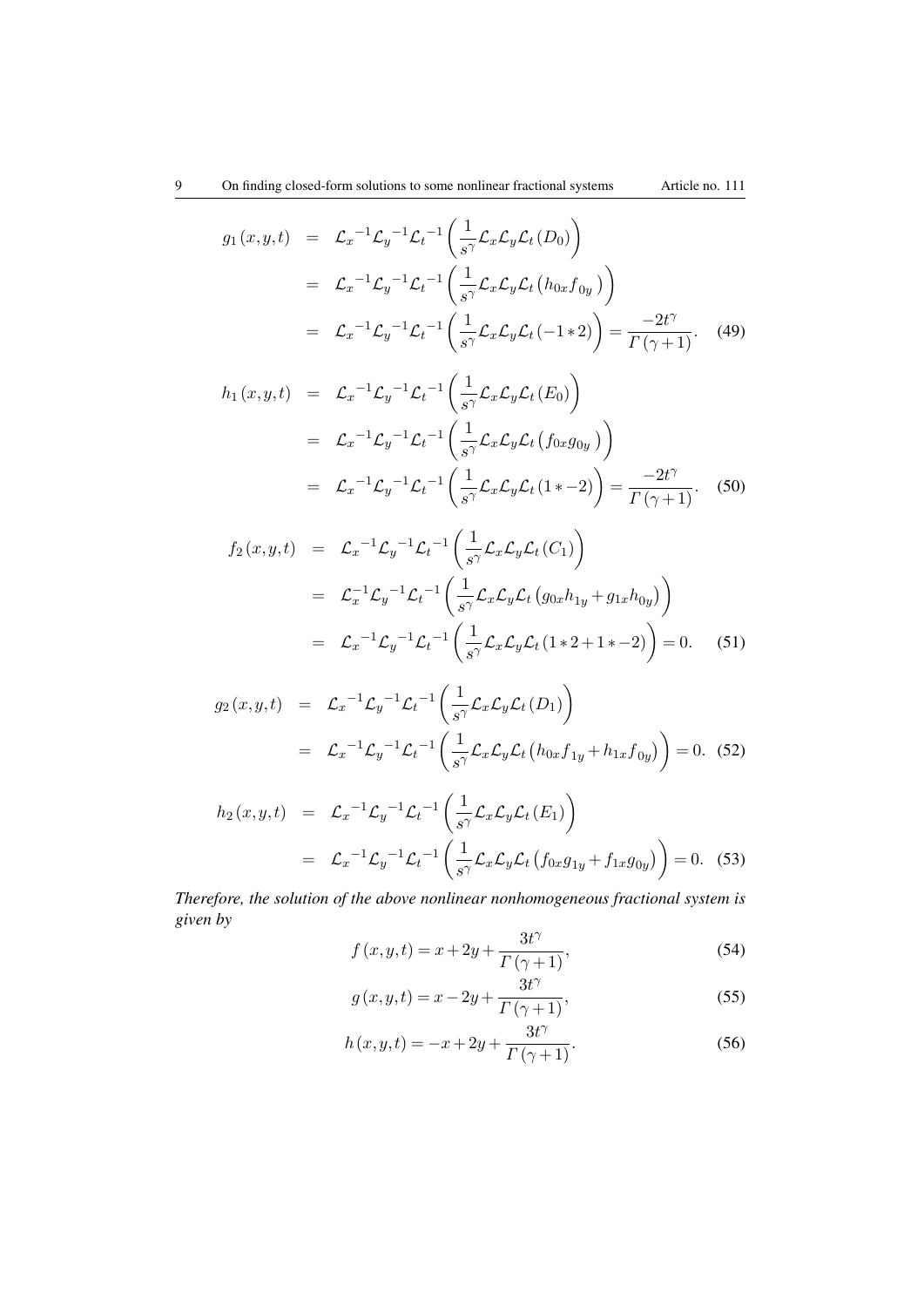*Note that, for*  $\gamma = 1$ *, the solution of* (32) *is* 

$$
\begin{cases}\n f(x,y,t) = x + 2y + 3t \\
 g(x,y,t) = x - 2y + 3t \\
 h(x,y,t) = -x + 2y + 3t,\n\end{cases}
$$

*which is the exact solution obtained in [\[52\]](#page-16-5).*

Example 3 *Consider the system of nonlinear fractional partial differential equations, for*  $x, y \in \mathbb{R}$ ,  $t \geq 0$ ,  $\gamma \in (0,1]$ :

$$
\begin{cases}\nD_t^{\gamma} f + g_x h_y - g_y h_x = -f, \\
D_t^{\gamma} g + h_x f_y + h_y f_x = g, \\
D_t^{\gamma} h + f_x g_y + f_y g_x = h;\n\end{cases}
$$
\n(57)

*with initial conditions*

$$
\begin{cases} f(x, y, 0) = e^{x+y}, \\ g(x, y, 0) = e^{x-y}, \\ h(x, y, 0) = e^{-x+y}. \end{cases}
$$

*By using the triple Laplace transform of the time-fractional equation (57) with the given initial conditions, we get*

$$
F(p,q,s) = \frac{1}{s} \mathcal{L}_x \mathcal{L}_y \left( e^{x+y} \right) - \frac{1}{s^{\gamma}} \mathcal{L}_x \mathcal{L}_y \mathcal{L}_t \left( f \right) + \frac{1}{s^{\gamma}} \mathcal{L}_x \mathcal{L}_y \mathcal{L}_t \left( g_y h_x - g_x h_y \right); \tag{58}
$$

$$
G(p,q,s) = \frac{1}{s} \mathcal{L}_x \mathcal{L}_y \left( e^{x-y} \right) + \frac{1}{s^{\gamma}} \mathcal{L}_x \mathcal{L}_y \mathcal{L}_t \left( g \right) - \frac{1}{s^{\gamma}} \mathcal{L}_x \mathcal{L}_y \mathcal{L}_t \left( h_x f_y + h_y f_x \right); \tag{59}
$$

$$
H(p,q,s) = \frac{1}{s} \mathcal{L}_x \mathcal{L}_y \left( e^{-x+y} \right) + \frac{1}{s^{\gamma}} \mathcal{L}_x \mathcal{L}_y \mathcal{L}_t(h) - \frac{1}{s^{\gamma}} \mathcal{L}_x \mathcal{L}_y \mathcal{L}_t(f_x g_y + f_y g_x). \tag{60}
$$
  
Then by employing the formulas (5)-(7) on both sides of (58)-(60). respectively, we

*Then by employing the formulas (5)-(7) on both sides of (58)-(60), respectively, we deduce*

$$
f(x,y,t) = e^{x+y} - \mathcal{L}_x^{-1} \mathcal{L}_y^{-1} \mathcal{L}_t^{-1} \left( \frac{1}{s^{\gamma}} \mathcal{L}_x \mathcal{L}_y \mathcal{L}_t(f) \right)
$$
  
+ 
$$
\mathcal{L}_x^{-1} \mathcal{L}_y^{-1} \mathcal{L}_t^{-1} \left( \frac{1}{s^{\gamma}} \mathcal{L}_x \mathcal{L}_y \mathcal{L}_t \left( g_y h_x - g_x h_y \right) \right),
$$
 (61)

$$
g(x,y,t) = e^{x-y} + \mathcal{L}_x^{-1} \mathcal{L}_y^{-1} \mathcal{L}_t^{-1} \left( \frac{1}{s^{\gamma}} \mathcal{L}_x \mathcal{L}_y \mathcal{L}_t(g) \right)
$$
  
- 
$$
\mathcal{L}_x^{-1} \mathcal{L}_y^{-1} \mathcal{L}_t^{-1} \left( \frac{1}{s^{\gamma}} \mathcal{L}_x \mathcal{L}_y \mathcal{L}_t(h_x f_y + h_y f_x) \right),
$$
 (62)

$$
h(x, y, t) = e^{-x+y} + \mathcal{L}_x^{-1} \mathcal{L}_y^{-1} \mathcal{L}_t^{-1} \left( \frac{1}{s^{\gamma}} \mathcal{L}_x \mathcal{L}_y \mathcal{L}_t(h) \right)
$$
(63)

$$
- \mathcal{L}_x^{-1} \mathcal{L}_y^{-1} \mathcal{L}_t^{-1} \left( \frac{1}{s^{\gamma}} \mathcal{L}_x \mathcal{L}_y \mathcal{L}_t \left( h_x f_y + h_y f_x \right) \right).
$$

*Using the above recursive relations about the Adomian polynomial, we obtain*

$$
f_0(x, y, t) = e^{x+y}
$$
 (64)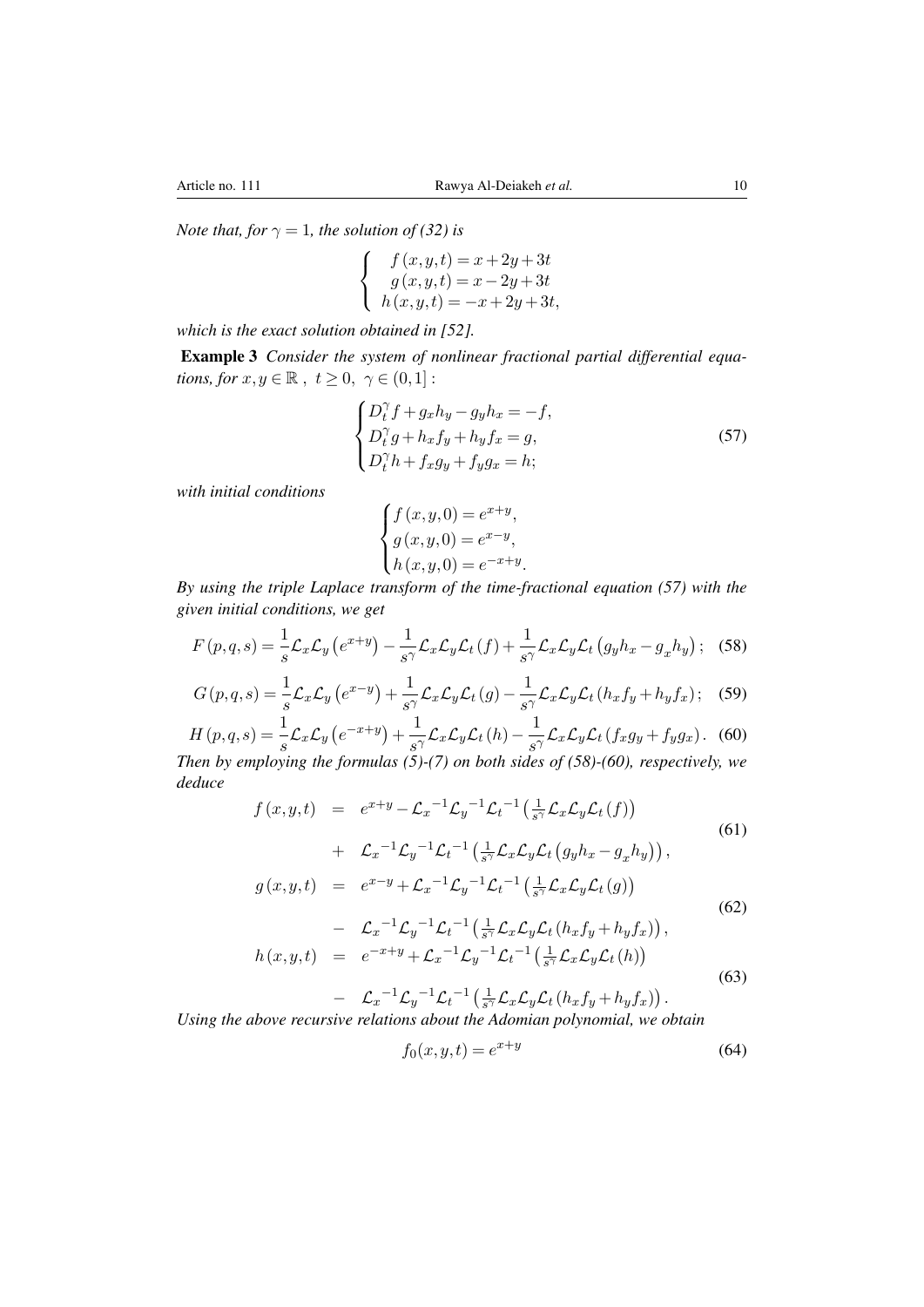$$
f_{m+1}(x,t) = -\mathcal{L}_x^{-1} \mathcal{L}_y^{-1} \mathcal{L}_t^{-1} \left( \frac{1}{s^{\gamma}} \mathcal{L}_x \mathcal{L}_y \mathcal{L}_t(f_m) \right)
$$
  
+ 
$$
\mathcal{L}_x^{-1} \mathcal{L}_y^{-1} \mathcal{L}_t^{-1} \left( \frac{1}{s^{\gamma}} \mathcal{L}_x \mathcal{L}_y \mathcal{L}_t(V_m - U_m) \right), m \ge 0
$$
 (65)

$$
g_0(x, y, t) = e^{x - y}
$$
 (66)

$$
g_{m+1}(x,t) = \mathcal{L}_x^{-1} \mathcal{L}_y^{-1} \mathcal{L}_t^{-1} \left( \frac{1}{s^{\gamma}} \mathcal{L}_x \mathcal{L}_y \mathcal{L}_t(g_m) \right)
$$
  
- 
$$
\mathcal{L}_x^{-1} \mathcal{L}_y^{-1} \mathcal{L}_t^{-1} \left( \frac{1}{s^{\gamma}} \mathcal{L}_x \mathcal{L}_y \mathcal{L}_t(K_m + R_m) \right), m \ge 0
$$
 (67)

*and*

$$
h_0(x, y, t) = e^{-x+y} \tag{68}
$$

$$
h_{m+1}(x,t) = \mathcal{L}_x^{-1} \mathcal{L}_y^{-1} \mathcal{L}_t^{-1} \left( \frac{1}{s^{\gamma}} \mathcal{L}_x \mathcal{L}_y \mathcal{L}_t (h_m) \right)
$$
  

$$
- \mathcal{L}_y^{-1} \mathcal{L}_t^{-1} \left( \frac{1}{s^{\gamma}} \mathcal{L}_x \mathcal{L}_y \mathcal{L}_t (S_m + P_m) \right), \ m \ge 0,
$$
 (69)

*where the*  $m^{th}$  *terms of the Adomian polynomials of*  $V_m$  ,  $U_m$  ,  $K_m$  ,  $R_m$  ,  $S_m$ , and P<sup>m</sup> *are given by*

$$
V_m = \sum_{j=0}^{m} g_{jy} h_{(m-j)x}
$$
  
\n
$$
U_m = \sum_{j=0}^{m} g_{jx} h_{(m-j)y}
$$
  
\n
$$
K_m = \sum_{j=0}^{m} h_{jx} f_{(m-j)y}
$$
  
\n
$$
R_m = \sum_{j=0}^{m} h_{jy} f_{(m-j)x}
$$
  
\n
$$
S_m = \sum_{j=0}^{m} f_{jx} g_{(m-j)y}
$$
  
\n
$$
P_m = \sum_{j=0}^{m} f_{jy} g_{(m-j)x}.
$$
\n(70)

*By using (64)-(70), we get that the other components are the following:*

$$
f_1(x, y, t) = -\mathcal{L}_x^{-1} \mathcal{L}_y^{-1} \mathcal{L}_t^{-1} \left( \frac{1}{s^{\gamma}} \mathcal{L}_x \mathcal{L}_y \mathcal{L}_t(f_0) \right)
$$
  
+  $\mathcal{L}_x^{-1} \mathcal{L}_y^{-1} \mathcal{L}_t^{-1} \left( \frac{1}{s^{\gamma}} \mathcal{L}_x \mathcal{L}_y \mathcal{L}_t(V_0 - U_0) \right)$   
=  $-\mathcal{L}_x^{-1} \mathcal{L}_y^{-1} \mathcal{L}_t^{-1} \left( \frac{1}{s^{\gamma}} \mathcal{L}_x \mathcal{L}_y \mathcal{L}_t(e^{x+y}) \right)$   
+  $\mathcal{L}_x^{-1} \mathcal{L}_y^{-1} \mathcal{L}_t^{-1} \left( \frac{1}{s^{\gamma}} \mathcal{L}_x \mathcal{L}_y \mathcal{L}_t(g_{0y} h_{0x} - g_{0x} h_{0y}) \right)$   
=  $\frac{-t^{\gamma} e^{x+y}}{\Gamma(\gamma + 1)},$  (71)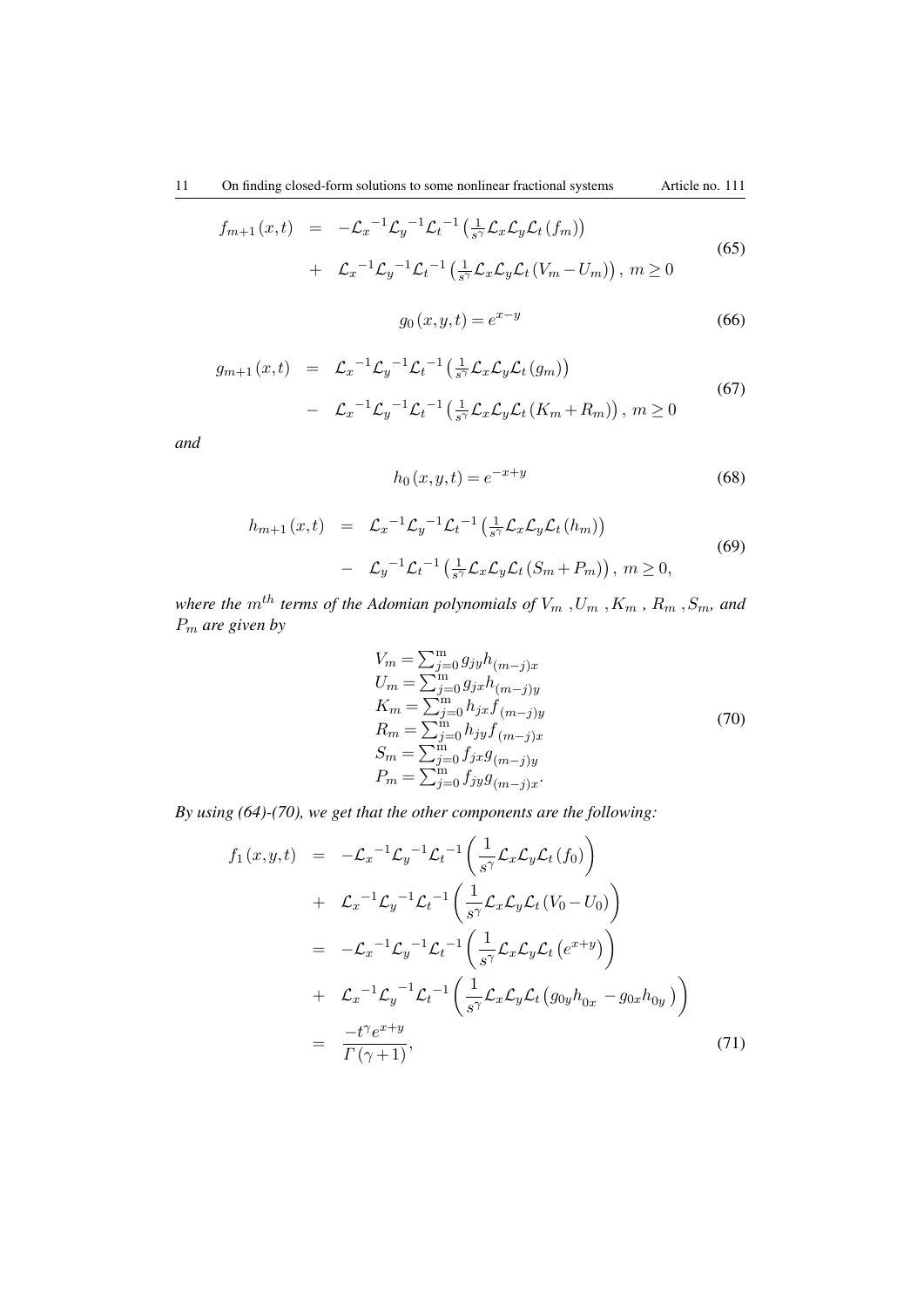$$
g_1(x,y,t) = \mathcal{L}_x^{-1} \mathcal{L}_y^{-1} \mathcal{L}_t^{-1} \left( \frac{1}{s^{\gamma}} \mathcal{L}_x \mathcal{L}_y \mathcal{L}_t \left( e^{x-y} \right) \right)
$$
  

$$
- \mathcal{L}_x^{-1} \mathcal{L}_y^{-1} \mathcal{L}_t^{-1} \left( \frac{1}{s^{\gamma}} \mathcal{L}_x \mathcal{L}_y \mathcal{L}_t \left( h_{0x} f_{0y} + h_{0y} f_{0x} \right) \right)
$$
  

$$
= \frac{t^{\gamma} e^{x-y}}{\Gamma(\gamma+1)}, \tag{72}
$$

$$
h_1(x, y, t) = \mathcal{L}_x^{-1} \mathcal{L}_y^{-1} \mathcal{L}_t^{-1} \left( \frac{1}{s^{\gamma}} \mathcal{L}_x \mathcal{L}_y \mathcal{L}_t \left( e^{-x+y} \right) \right)
$$
  

$$
- \mathcal{L}_x^{-1} \mathcal{L}_y^{-1} \mathcal{L}_t^{-1} \left( \frac{1}{s^{\gamma}} \mathcal{L}_x \mathcal{L}_y \mathcal{L}_t \left( f_{0x} g_{0y} + f_{0y} g_{0x} \right) \right)
$$
  

$$
= \frac{t^{\gamma} e^{-x+y}}{\Gamma(\gamma+1)}, \qquad (73)
$$

$$
f_2(x, y, t) = -\mathcal{L}_x^{-1} \mathcal{L}_y^{-1} \mathcal{L}_t^{-1} \left( \frac{1}{s^{\gamma}} \mathcal{L}_x \mathcal{L}_y \mathcal{L}_t(f_1) \right)
$$
  
+  $\mathcal{L}_x^{-1} \mathcal{L}_y^{-1} \mathcal{L}_t^{-1} \left( \frac{1}{s^{\gamma}} \mathcal{L}_x \mathcal{L}_y \mathcal{L}_t (V_1 - U_1) \right)$   
=  $\mathcal{L}_x^{-1} \mathcal{L}_y^{-1} \mathcal{L}_t^{-1} \left( \frac{1}{s^{\gamma}} \mathcal{L}_x \mathcal{L}_y \mathcal{L}_t \left( \frac{t^{\gamma} e^{x+y}}{\Gamma(\gamma+1)} \right) \right)$   
+  $\mathcal{L}_x^{-1} \mathcal{L}_y^{-1} \mathcal{L}_t^{-1} \left( \frac{1}{s^{\gamma}} \mathcal{L}_x \mathcal{L}_y \mathcal{L}_t \left( g_{0y} h_{1x} + g_{1y} h_{0x} \right) \right)$   
-  $\mathcal{L}_x^{-1} \mathcal{L}_y^{-1} \mathcal{L}_t^{-1} \left( \frac{1}{s^{\gamma}} \mathcal{L}_x \mathcal{L}_y \mathcal{L}_t \left( g_{0x} h_{1y} + g_{1x} h_{0y} \right) \right)$   
=  $\frac{t^{2\gamma} e^{x+y}}{\Gamma(2\gamma+1)},$  (74)

 $g_2(x,y,t) = \mathcal{L}_x^{-1} \mathcal{L}_y^{-1} \mathcal{L}_t^{-1} \left( \frac{1}{s^2} \right)$  $\frac{1}{s^{\gamma}}\mathcal{L}_{x}\mathcal{L}_{y}\mathcal{L}_{t}\left(g_{1}\right) \big)$  $-\mathcal{L}_x^{-1} \mathcal{L}_y^{-1} \mathcal{L}_t^{-1} \left( \frac{1}{s^2} \right)$  $\frac{1}{s^{\gamma}}\mathcal{L}_x\mathcal{L}_y\mathcal{L}_t(K_1-R_1)$  $=$   $\frac{t^{2\gamma}e^{x-y}}{\Gamma(2\gamma+1)}$ , (75)  $h_2(x,y,t) = \mathcal{L}_x^{-1} \mathcal{L}_y^{-1} \mathcal{L}_t^{-1} \left( \frac{1}{s^2} \right)$  $\frac{1}{s^{\gamma}}\mathcal{L}_{x}\mathcal{L}_{y}\mathcal{L}_{t}\left(h_{1}\right)$  $-\mathcal{L}_x^{-1} \mathcal{L}_y^{-1} \mathcal{L}_t^{-1} \left( \frac{1}{s^2} \right)$  $\frac{1}{s^{\gamma}}\mathcal{L}_x\mathcal{L}_y\mathcal{L}_t(S_1-P_1)\big)$  $=$   $\frac{t^{2\gamma}e^{-x+y}}{\Gamma(2\gamma+1)}$ . (76)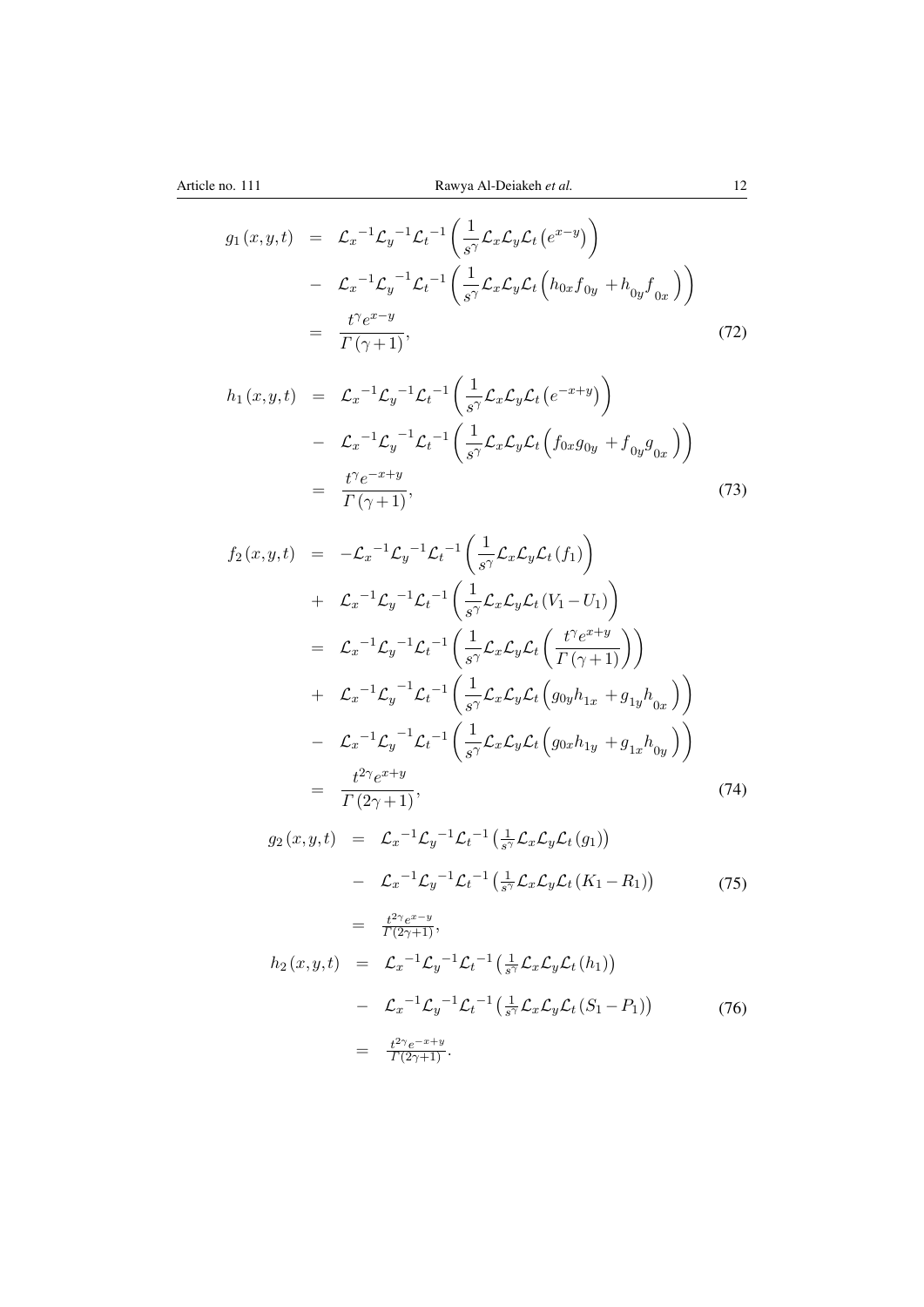*By finding the coefficient functions, we obtain that the solution of the above system is*

$$
f(x,y,t) = e^{x+y} \left( \sum_{j=0}^{\infty} \frac{(-1)^j t^{j\gamma}}{\Gamma(j\gamma+1)} \right),\tag{77}
$$

$$
g(x, y, t) = e^{x-y} \left( \sum_{j=0}^{\infty} \frac{t^{j\gamma}}{\Gamma(j\gamma+1)} \right) = e^{x-y} E_{\gamma}(t), \qquad (78)
$$

$$
h(x, y, t) = e^{-x+y} \left( \sum_{j=0}^{\infty} \frac{t^{j\gamma}}{\Gamma(j\gamma+1)} \right)
$$
  
= 
$$
e^{-x+y} E_{\gamma}(t),
$$
 (79)

*where*  $E_{\gamma}$  *is the Mittag-Leffler function. We point out here that for*  $\gamma = 1$ *, the exact solution of (57) is*

$$
\begin{cases}\nf(x,y,t) = e^{x+y-t}, \\
g(x,y,t) = e^{x-y+t}, \\
h(x,y,t) = e^{-x+y+t}.\n\end{cases}
$$

*Moreover, we may consider the following functions as* n th*-approximate solutions as alternatives to* f, g, h*, respectively.*

$$
f_n(x, y, t) = e^{x+y} \left( \sum_{j=0}^n \frac{(-1)^j t^{j\gamma}}{\Gamma(j\gamma+1)} \right),\tag{80}
$$

$$
g_n(x, y, t) = e^{x-y} \left( \sum_{j=0}^n \frac{t^{j\gamma}}{\Gamma(j\gamma+1)} \right),\tag{81}
$$

$$
h_n(x, y, t) = e^{-x+y} \left( \sum_{j=0}^n \frac{t^{j\gamma}}{\Gamma(j\gamma+1)} \right).
$$
 (82)

The profile solutions of the 10<sup>th</sup>-approximate functions  $f_n$ ,  $g_n$ ,  $h_n$  for different values of  $\gamma$  are shown in Fig. 2. We observe that the solutions bifurcate for small values of the fractional-derivative as in the case of  $\gamma = 0.1$ . On the other side, the effect of the fractional-derivative acting on the propagations of the functions  $f_n$ ,  $g_n$ ,  $h_n$  is given in Fig. 3.



Fig. 2 – Profile solutions to the 10<sup>th</sup>-order approximate solutions of the functions f, g, h for different values of the time-fractional order.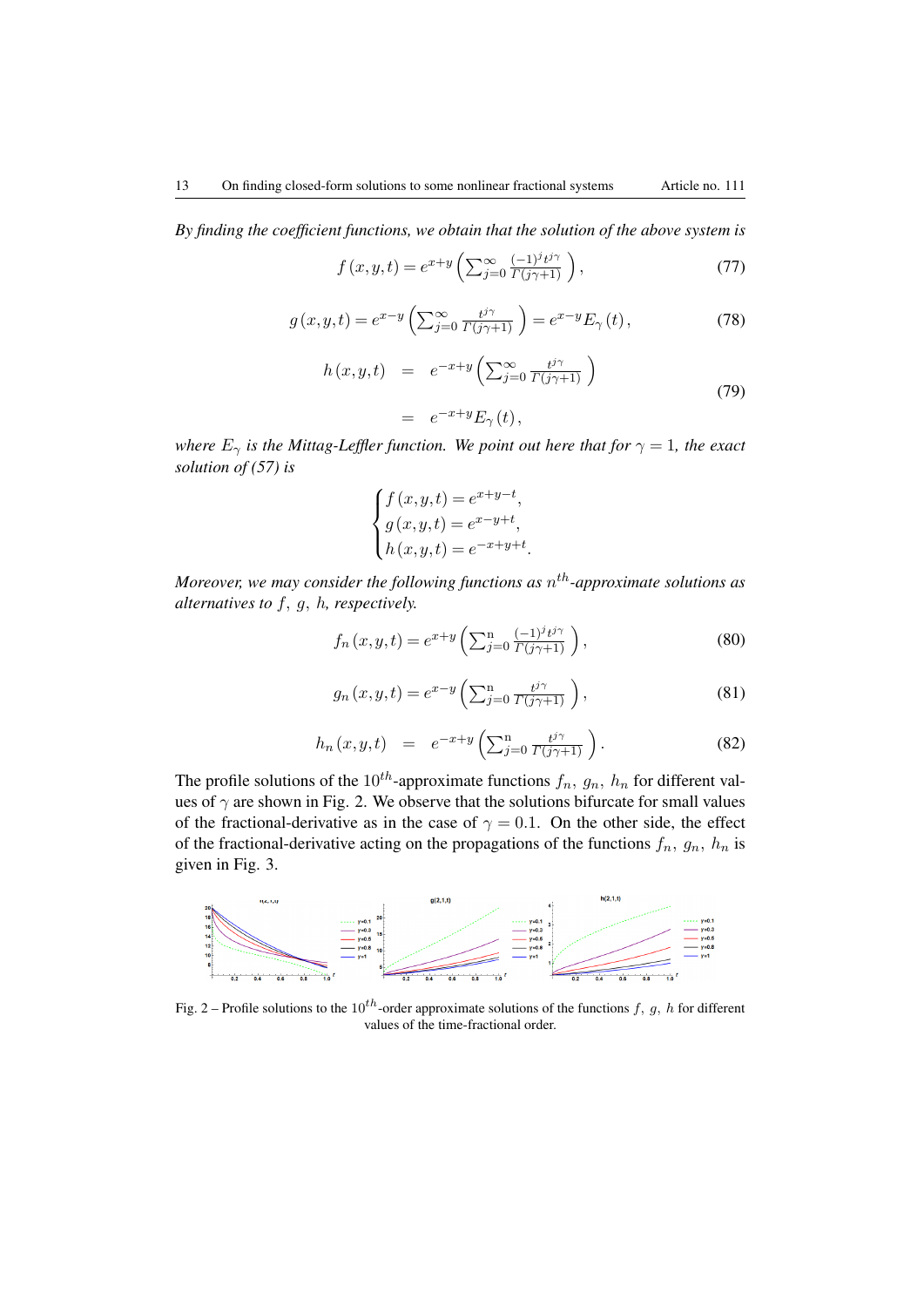

Fig. 3 – The propagations of the functions  $f_{10}$ ,  $g_{10}$ ,  $h_{10}$  for different values of the time-fractional order.

### 5. CONCLUSION

In this work, we solved analytically some time-fractional systems by extending the multi-Laplace Adomian decomposition method. This method was employed to solve three different examples in the Laplace space, and we obtained the same results as used by other techniques. The suggested method is robust and is effective in extracting closed-form solutions for different classes of linear and nonlinear fractional problems arising in physical sciences.

#### **REFERENCES**

- <span id="page-13-0"></span>1. R.L. Magin, C. Ingo, L. Colon-Perez, W. Triplett, and T.H. Mareci, Characterization of anomalous diffusion in porous biological tissues using fractional order derivatives and entropy, Microporous and Mesoporous Materials 178, 39-43 (2013).
- 2. S. Zhang and H.Q. Zhang, Fractional sub-equation method and its applications to nonlinear fractional PDEs, Phys. Lett. A 375(7), 1069-1073 (2011).
- 3. F. Mainardi, M. Raberto, R. Gorenflo, and E. Scalas, Fractional calculus and continuous-time finance II: the waiting-time distribution, Physica A: Statistical Mechanics and its Applications 287(3-4), 468-481 (2000).
- 4. M. Caputo, Linear models of dissipation whose Q is almost frequency independent-II, Geophysical Journal International 13(5), 529-539 (1967).
- 5. M. Caputo and M. Fabrizio, A new definition of fractional derivative without singular kernel, Progr. Fract. Differ. Appl. 1 (2), 73-85 (2015).
- 6. J.A. Tenreiro Machado, M.F. Silva, R.S. Barbosa, I.S. Jesus, C.M. Reis, M.G. Marcos, and A.F. Galhano, Some applications of fractional calculus in Engineering, Math. Probl. Eng. 2010, 639801 (2010).
- 7. D. Baleanu, A. Jajarmi, and J.H. Asad, Classical and fractional aspects of two coupled pendulums, Rom. Rep. Phys. 71, 103 (2019).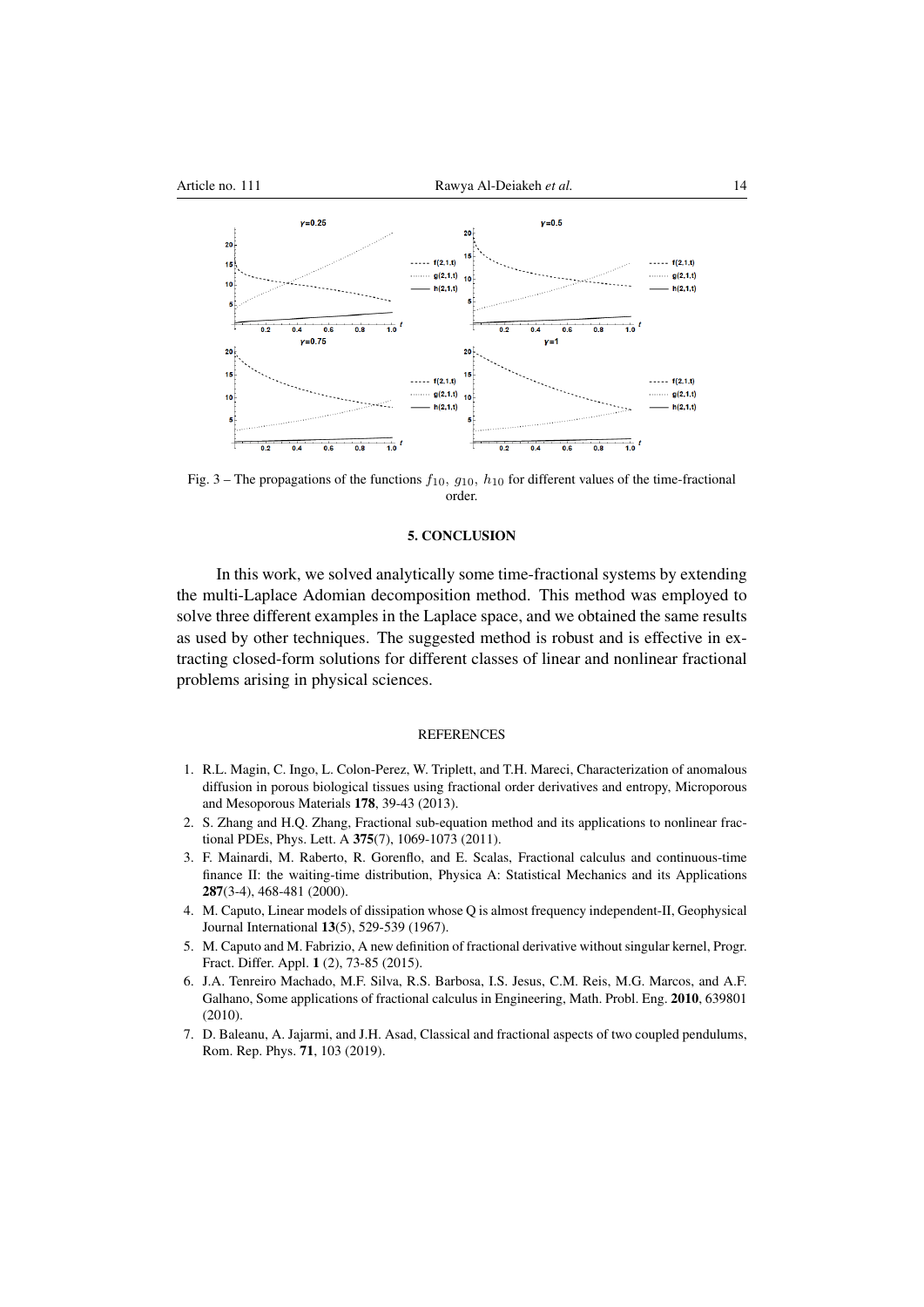- 8. M.A. Abdelkawy, An improved collocation technique for distributed-order fractional partial differential equations, Rom. Rep. Phys. 72, 104 (2020).
- 9. F. Bekhouche, M. Alquran, and I. Komashynska, Explicit rational solutions for time-space fractional nonlinear equation describing the propagation of bidirectional waves in low-pass electrical lines, Rom. J. Phys. 66, 114 (2021).
- 10. D. Baleanu, S. Sadat Sajjadi, A. Jajarmi, O. Defterli, and J.H. Asad, The fractional dynamics of a linear triatomic molecule, Rom. Rep. Phys. 73, 105 (2021).
- 11. I. Jaradat, M. Alquran, Q. Katatbeh, F. Yousef, S. Momani, and D. Baleanu, An avant-garde handling of temporal-spatial fractional physical models, Int. J. Nonlinear Sci. Numer. Simul. 21(2), 183-194 (2020).
- <span id="page-14-0"></span>12. F. Yousef, M. Alquran, I. Jaradat, S. Momani, and D. Baleanu, New fractional analytical study of three-dimensional evolution equation equipped with three memory indices, J. Comput. Nonlinear Dynam. 14(11), 111008 (2019).
- <span id="page-14-1"></span>13. L. Torkzadeh, Numerical behavior of nonlinear Duffing equations with fractional damping, Rom. Rep. Phys. 73, 113 (2021).
- 14. K.B. Oldham and J. Spanier, *The fractional calculus*, Academic Press, New York and London, 1974.
- 15. K.B. Oldham, A new approach to the solution of electrochemical problems involving diffusion, Anal. Chem. 41, 1904-1905 (1969).
- 16. R.L. Magin, Fractional calculus models of complex dynamics in biological tissues, Comput. Math. Appl. 59(5), 1586-1593 (2010).
- 17. F. Mainardi, Fractional calculus and waves in linear viscoelasticity, Imperial College Press, London, UK (2010).
- 18. R.L. Bagley and P.J. Torvik, Fractional calculus in the transient analysis of viscoelastically damped structures, AIAA J. 23(6), 918-925 (1985).
- <span id="page-14-2"></span>19. A. Atangana and D. Baleanu, New fractional derivatives with non-local and non-singular kernel: theory and application to heat transfer model, Thermal. Sci. 20, 763-769 (2016).
- <span id="page-14-3"></span>20. Q. Wang, Numerical solutions for fractional KdV-Burgers equation by Adomian decomposition method, Applied Mathematics and Computation 182(2), 1048-1055 (2006).
- 21. S. Momani and Z. Odibat, Comparison between the homotopy perturbation method and the variational iteration method for linear fractional partial differential equations, Computers and Mathematics with Applications 54(7-8), 910-919 (2007).
- 22. J.H. He, Approximate analytical solution for seepage flow with fractional derivatives porous media, Computer Methods in Applied Mechanics and Engineering 167(1-2), 57-68 (1998).
- 23. S. Das, Analytical solution of a fractional diffusion equation by variational iteration method, Computers and Mathematics with Applications 57(3), 483-487 (2009).
- 24. M. Ali, M. Alquran, I. Jaradat, N. Abu Afouna, and D. Baleanu, Dynamics of integer-fractional time-derivative for the new two-mode Kuramoto-Sivashinsky model, Rom. Rep. Phys. 72, 103 (2020).
- 25. M. Alquran, I. Jaradat, D. Baleanu, and M. Syam, The Duffing model endowed with fractional time derivative and multiple pantograph time delays, Rom. J. Phys. 64, 107 (2019).
- 26. M. Alquran and I. Jaradat, Delay-asymptotic solutions for the time-fractional delay-type wave equation, Physica A 527, 121275 (2019).
- 27. M. Alquran and I. Jaradat, A novel scheme for solving Caputo time-fractional nonlinear equations: theory and application, Nonlinear Dyn. 91(4), 2389-2395 (2018).
- 28. M. Al-Smadi, O. Abu Arqub, and S. Momani, Numerical computations of coupled fractional resonant Schrödinger equations arising in quantum mechanics under conformable fractional derivative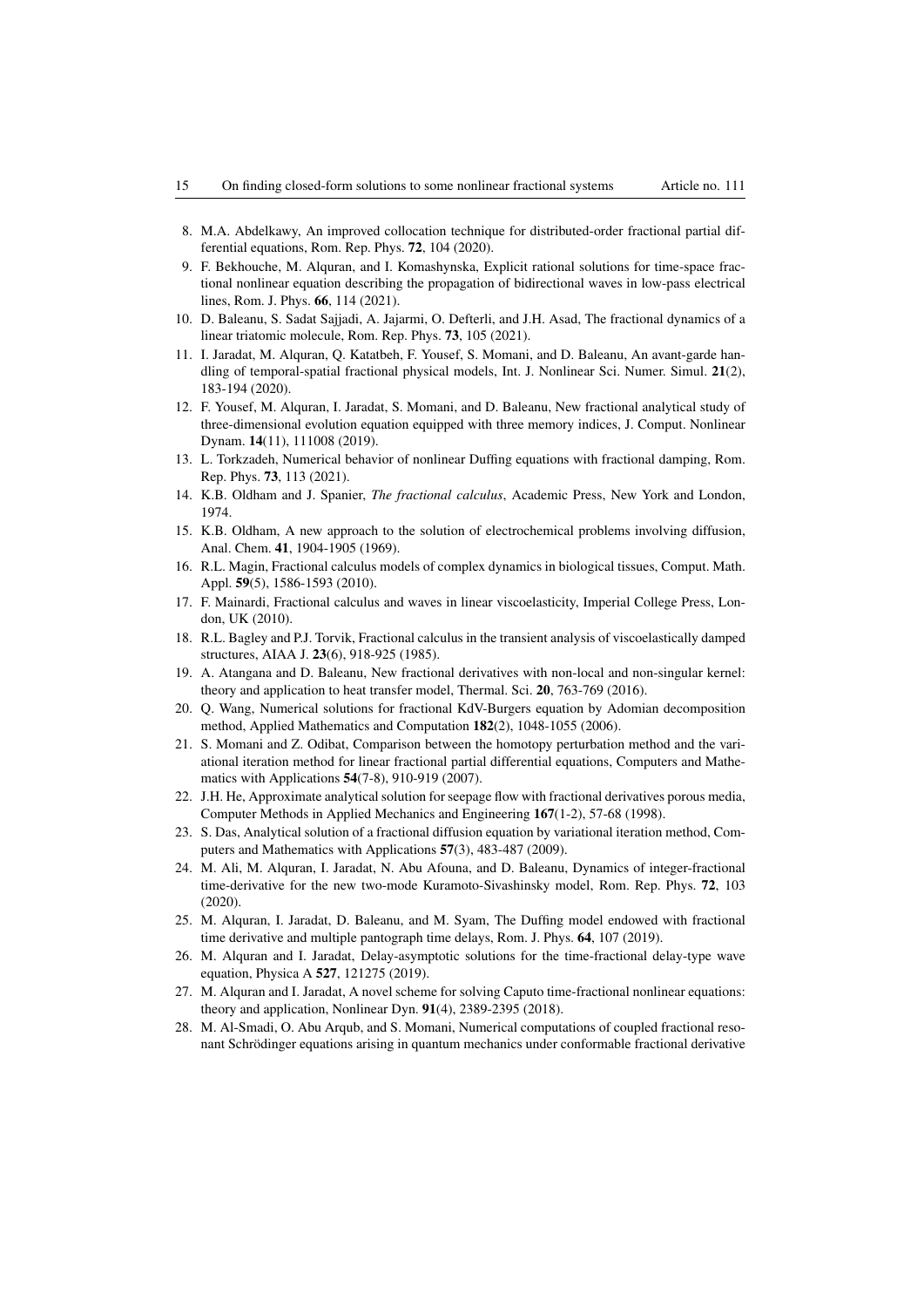sense, Phys. Scr. 95(7), 075218 (2020).

- 29. S. Momani, O. Abu Arqub, A. Freihat, and M. Al-Smadi, Analytical approximations for Fokker-Planck equations of fractional order in multistep schemes, Appl. Comput. Math. 15(3), 319-330  $(2016)$ .
- 30. M. Al-Smadi, O. Abu Arqub, and S. Hadid, An attractive analytical technique for coupled system of fractional partial differential equations in shallow water waves with conformable derivative, Commun. Theor. Phys. 72(8), 085001 (2020).
- 31. M. Al-Smadi, O. Abu Arqub, and S. Hadid, Approximate solutions of nonlinear fractional Kundu-Eckhaus and coupled fractional massive Thirring equations emerging in quantum field theory using conformable residual power series method, Phys. Scr. 95(10), 105205 (2020).
- 32. M. Alquran, I. Jaradat, D. Baleanu, and R. Abdel-Muhsen, An analytical study of  $(2 + 1)$ dimensional physical models embedded entirely in fractal space, Rom. J. Phys. 64, 103 (2019).
- 33. M. Alquran, I. Jaradat, S. Momani, and D. Baleanu, Chaotic and solitonic solutions for a new time-fractional two-mode Korteweg-de Vries equation, Rom. Rep. Phys. 72, 117 (2020).
- 34. M. Ali, M. Alquran, and I. Jaradat, Explicit and approximate solutions for the Conformable-Caputo time-fractional diffusive predator–prey model, Int. J. Appl. Comput. Math. 7, 90 (2021).
- 35. M. Alquran, M. Alsukhour, M. Ali, and I. Jaradat, Combination of Laplace transform and residual power series techniques to solve autonomous n-dimensional fractional nonlinear systems, Nonlinear Engineering 10(1), 282-292 (2021).
- 36. M. Alquran, F. Yousef, F. Alquran, T.A. Sulaiman, and A. Yusuf, Dual-wave solutions for the quadratic-cubic Conformable-Caputo time-fractional Klein-Fock-Gordon equation, Mathematics and Computers in Simulation 185, 62-76 (2021).
- 37. I. Jaradat, M. Alquran, and M. Al-Dolat, Analytic solution of homogeneous time-invariant fractional IVP, Adv. Differ. Equ. 2018, 143 (2018).
- 38. I. Jaradat, M. Alquran, S. Sivasundaram, and D. Baleanu, Simulating the joint impact of temporal and spatial memory indices *via* a novel analytical scheme, Nonlinear Dyn. 103(3), 2509-2524 (2021).
- 39. I. Jaradat, M. Alquran, and R. Abdel-Muhsen, An analytical framework of 2D diffusion, wave-like, telegraph, and Burgers' models with twofold Caputo derivatives ordering, Nonlinear Dyn. 93(4), 1911-1922 (2018).
- 40. I. Jaradat, M. Alquran, and K. Al-Khaled, An analytical study of physical models with inherited temporal and spatial memory, Eur. Phys. J. Plus. 133, 162 (2018).
- 41. F. Yousef, M. Alquran, I. Jaradat, S. Momani, and D. Baleanu, Ternary-fractional differential transform schema: theory and application, Adv. Diff. Eqs. 2019, 197 (2019).
- 42. I. Jaradat, M. Alquran, F. Yousef, S. Momani, and D. Baleanu, On (2 + 1)-dimensional physical models endowed with decoupled spatial and temporal memory indices, Eur. Phys. J. Plus 134, 360 (2019).
- 43. M. Al-Smadi and O. Abu Arqub, Computational algorithm for solving fredholm time-fractional partial integro-differential equations of dirichlet functions type with error estimates, Appl. Math. Comput. 342, 280-294 (2019).
- 44. M. Al-Smadi, O. Abu Arqub, and S. Momani, A computational method for two-point boundary value problems of fourth-order mixed integro-differential equations, Math. Probl. Eng. 2013, 832074 (2013).
- 45. I. Abu Irwaq, M. Alquran, M. Ali, I. Jaradat, and M.S.M. Noorani, Attractive new fractionalinteger power series method for solving singularly perturbed differential equations involving mixed fractional and integer derivatives, Results in Physics 20, 103780 (2021).
- 46. M. Alquran, M. Ali, M. Alsukhour, and I. Jaradat, Promoted residual power series technique with